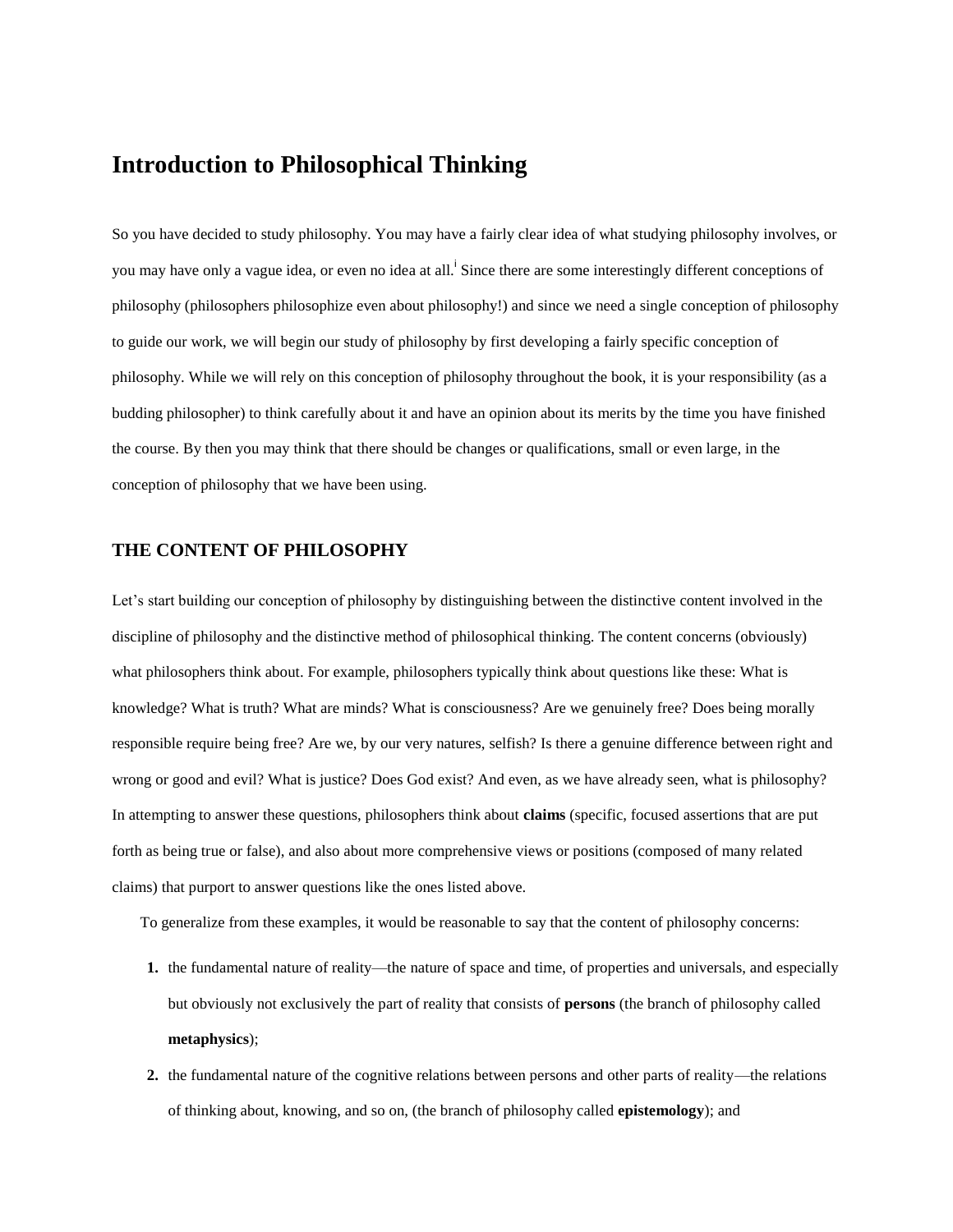**3.** the fundamental nature of values, especially values pertaining to ethical or social relations between persons and between persons and other parts of reality, such as non-human animals, the environment, and so on (the branch of philosophy called **axiology,** which includes the more specific fields of *ethics, political philosophy, and <i>aesthetics*).<sup>ii</sup>

### **THE METHOD OF PHILOSOPHY**

We will forego for now any further explanation of the *content* of philosophy, since that is the main job of the rest of the book. But there are some implicit assumptions made by philosophers, and the clarification of these will require an explanation of the *method* of philosophical thinking.

The method of philosophical thinking requires a set of skills and some distinctive intellectual habits, what we call philosophical habits of mind. We will explain some of these skills and habits in this introductory essay, but the full appreciation of them requires exercising them on the philosophical views and arguments developed in the rest of the book. Two of the most basic skills involved in philosophical thinking are *clarifying* and *justifying* claims: as philosophers we are in the business of doing two main kinds of things, clarifying and justifying, in relation to a specific kind of object, a claim. What do we mean by clarifying and justifying claims? Let's break this phrase down.

First, what is a claim? As we have already seen briefly above, a claim is an assertion, something that is said with the intention of saying something that is either true or false. Here are some examples: there are cherry trees in the quad; Chicago is west of Washington, D.C.;  $7 + 5 = 12$ ; grass is red; no dog has ever been lost; politicians are uniformly honest. Notice that claims can be false as well as true. Not everything that you say is a claim, since your intention is not always to state truths. For example, a question is not a claim, nor is an exclamation or a command.

Second, what is meant by clarification? When a philosopher *clarifies* a claim, he or she explains or spells out in detail the meaning of the claim. Clarification is often valuable or even urgently required, because the meaning of a claim as it is initially formulated can be seriously unclear in ways that make it difficult to discuss or evaluate it. Consider, for example, the claim that God is love. Presumably, the person who says that God is love intends to say something that is true, but some people find that claim very confusing. Does it mean merely that God is a loving person? No—it seems intended to mean something much more significant than that. But what? Since love is a kind of emotion, the literal meaning of the claim doesn't make clear sense (since God is surely not any kind of emotion).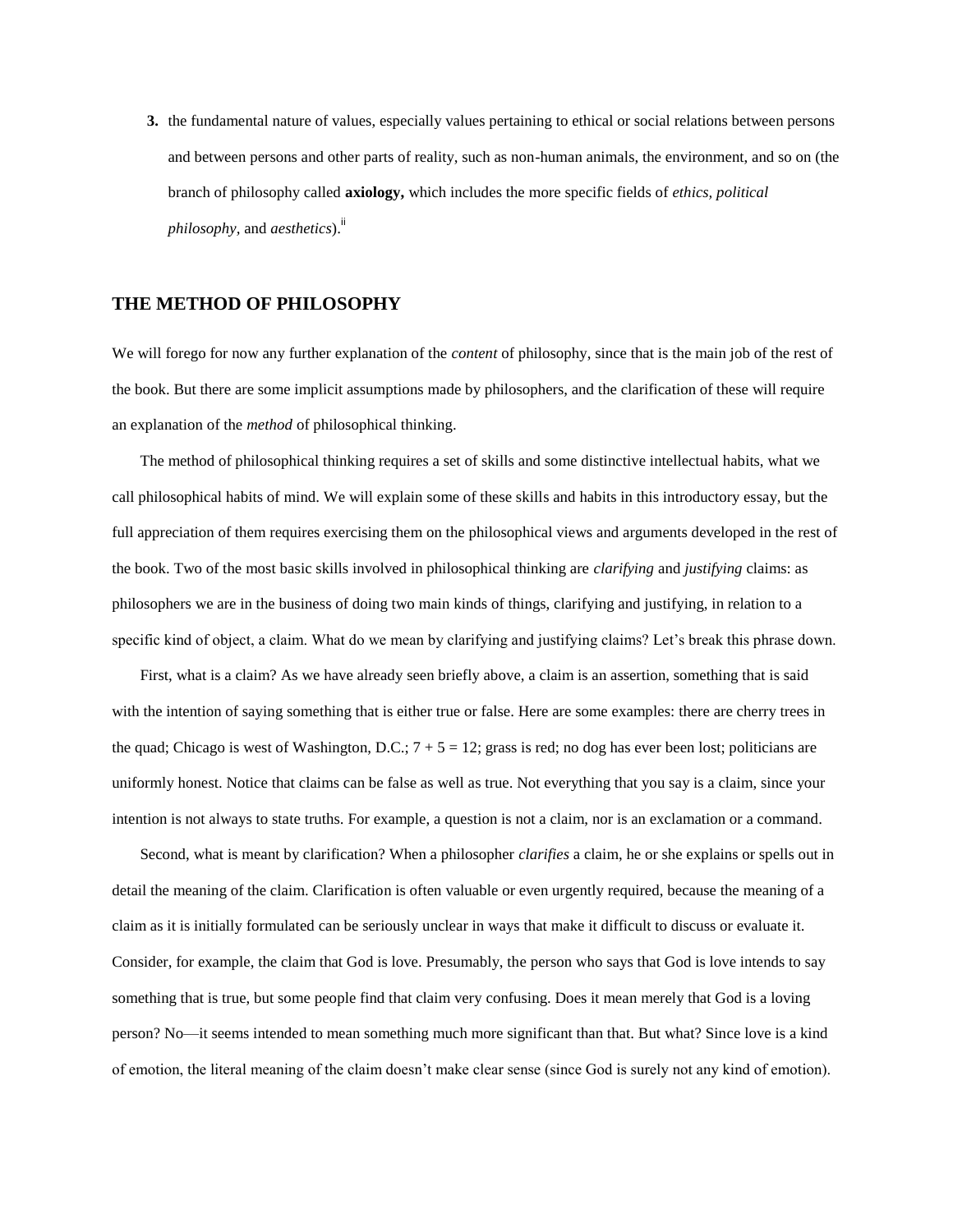So perhaps the claim is metaphorical instead of literal. It is much easier to clarify literal claims than it is to clarify metaphorical claims. But some important clarifying work is done even by saying that the claim is metaphorical.

Obviously, some claims need more clarification than others. Consider the following claims:

- **(a)** Money can't buy happiness.
- **(b)** God is love.
- **(c)** No bachelor is happy.
- **(d)** If a person is a mother, then that person is female.
- **(e)** Collies are dogs.
- **(f)** Studying philosophy is valuable.

These claims are not all equally clear. Which claim most clearly needs clarification? Claims (a) and (b) are both metaphorical, but one can more easily imagine explaining the metaphorical meaning of (a). Of course you cannot literally buy happiness, since it doesn't show up in any of the stores you go to, nor can you purchase it on the internet. But that is not the real point of the claim. Suppose, for example, that you were advising your younger sister against making what seemed to you to be a very bad marriage. The only good thing you can see about her prospective husband is that he is very wealthy. It would be very natural to say to her that money can't buy happiness, meaning that one can have lots of money and still be very unhappy. (You would, of course, be assuming that she wants to be happy.)

You can clarify a claim without thereby giving any reason to think that the claim is true. Think of how you might clarify claim (c), that no bachelor is happy. This is surely a false claim, but someone might still wonder about "happy." Before you think very hard about it, you might think that you surely understand what happiness is. But as soon as you try to clearly define it, all kinds of problems come up (see Chapters 5 and 8). Clarification sometimes requires explaining only one of the terms in the claim (as with (c)), while at other times it requires explaining the meaning of several of the terms (as with (f)). Sometimes a claim just needs to be made more precise. For example, someone might wonder if all collies are dogs, or just most collies are dogs, or only some collies are dogs. How much clarification a claim really needs might depend on the context.

Third, what is meant by **justification?** When philosophers justify a claim, they give *reasons* to believe the claim, and what better reason is there to believe a claim than a reason to think that it is true? Our conception of philosophy assumes that a reason to think that a claim is true is a good reason to believe it. Moreover, such a reason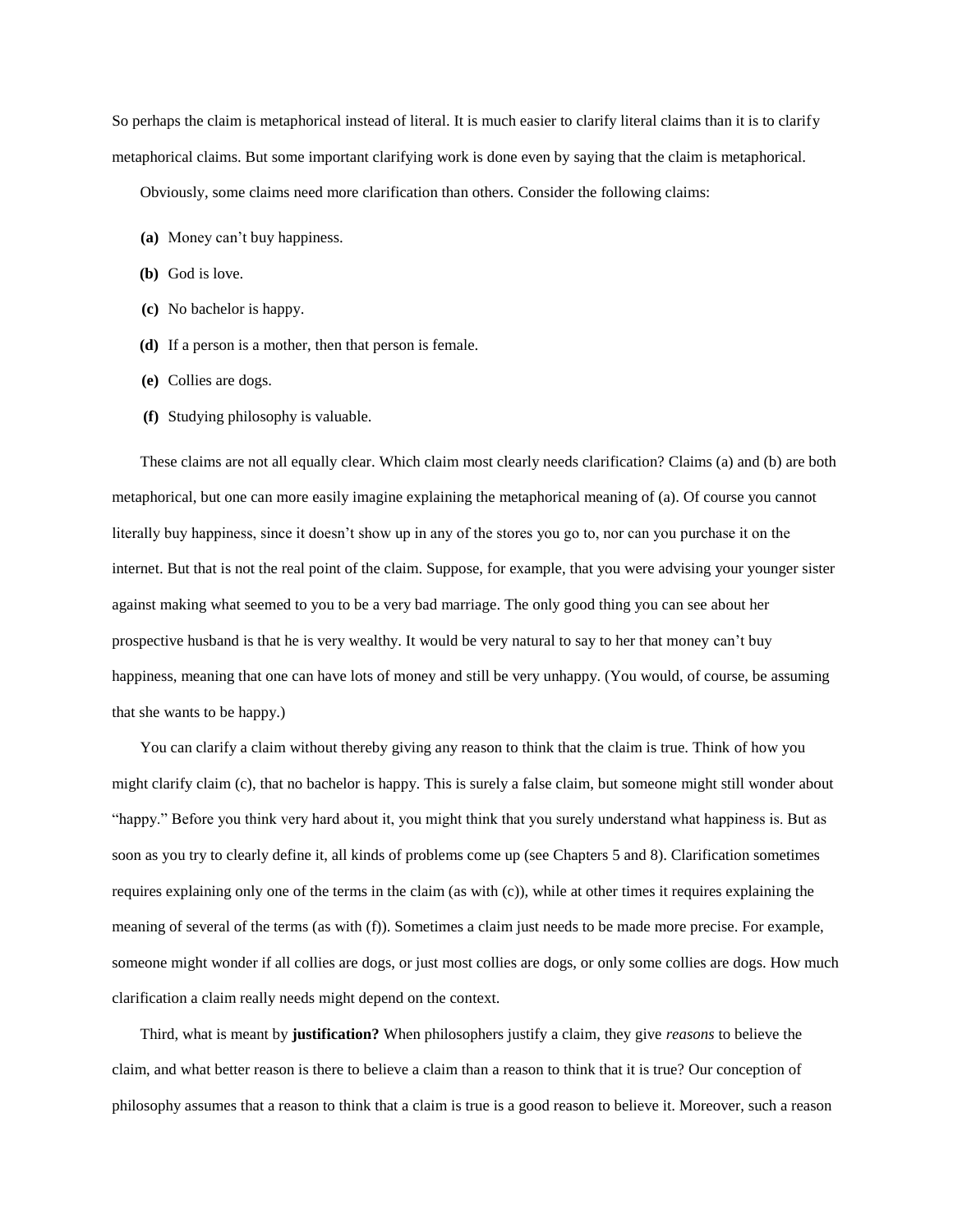seems at first glance to be the *only* kind of good reason to believe a claim—since to accept the claim is after all to accept it *as true*. In other words, if you don't have a reason to think that a claim is true, then you apparently have no reason at all to believe the claim. (Whether there might be some acceptable basis for believing a claim other than a reason to think that it is true is a question raised explicitly in Chapter 7.)

Let's suppose for the rest of this discussion that a reason for a claim will always be a reason for the truth of the claim. Another supposition that we'll make in explaining what is meant by justification is that the reasons advanced for the truth of a claim will themselves always be claims, assertions made in the attempt to say something true. And the assumption made in treating these claims as reasons is that the truth of the reasons provides evidence or warrant of some sort for the truth of the claim in question (the claim that we are trying to justify).

### **ARGUMENTS AND LOGIC**

To put forth other claims in support of a claim you are defending is to give an **argument.** Thus, according to our account of justification, when a philosopher justifies a claim, he or she usually gives an argument. In philosophy, an argument is not a disagreement or a fight. According to the standard philosophical definition, an argument is a set of claims, one of which is the conclusion and the others of which are **premises** that are offered to support the conclusion: premises that are alleged by the person putting forth the argument to make it very likely or perhaps even guarantee that the conclusion is true. One of the first things you will learn when developing the skills that are important to the philosophical method is to become very sensitive to the difference between the conclusion and the premises of an argument: the claim being asserted by a philosopher, the claim that will be argued for is the conclusion, whereas the claims offered in support of the conclusion are the premises. One of the distinctively philosophical habits of mind is the one that clearly distinguishes between premises and conclusions, between what is being argued for and what is being offered as a reason.

One question that can be asked about the premises of an argument is whether they are true—or at least whether it is reasonable to think that they are true. But while the question of whether the premises are true is crucial to the strength of the argument, that shouldn't be the first question you ask when evaluating an argument. Before you worry about whether the claims offered as reasons are true, you should ask yourself whether, *if true,* they would genuinely support the claim. Reasons can support a claim more or less successfully, and when you ask how good the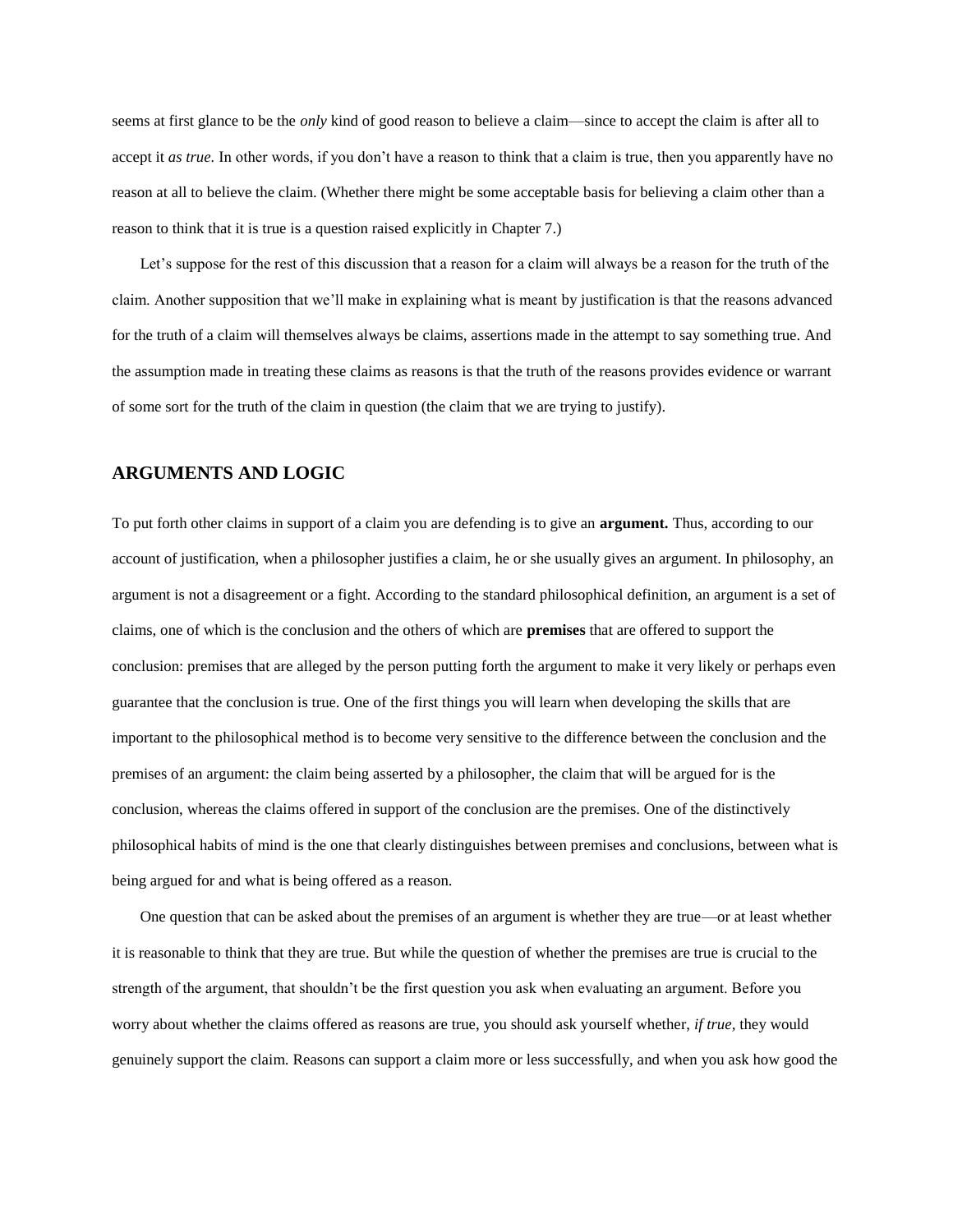reasons offered for the claim are (assuming that they are true), you are asking about the *strength* of the relation of support, the evidential relation, between the premises and the conclusion.

So the core idea of a philosophical argument is the idea of giving reasons for a claim: offering premises for the purpose of showing that the conclusion of the argument is true.

Some arguments are valid **deductive arguments:** arguments whose premises, if true, *guarantee* the truth of the conclusion. Consider the following argument for the claim that Mary took the car: either John took the car or Mary took the car, and I know that John didn't take the car, so Mary must have taken it. You can assess the strength of the relation of support of this argument without knowing John or Mary or knowing anything about the car. You just ask yourself whether the premises, if true, do support the conclusion. They do. If the premises of this argument are true, then the conclusion must be true.

But some arguments that are intended as deductive are **invalid:** it is possible for the premises to be true while the conclusion is false. Consider the following argument for the claim that Mary took the car: if Mary took the car, then John didn't take it; and I know that John didn't take it; so Mary must have taken it. Suppose that all of the premises are true. Does the truth of those premises guarantee (or even support at all) the truth of the conclusion? No, this argument commits the *fallacy of affirming the consequent.* (A fallacy is a mistake in reasoning.) It will be useful to digress just a bit to see clearly what this fallacy is, and why it is a mistake to reason this way.

As you will see, many philosophical arguments include **conditional** statements: statements of the form if *A,* then *B.* For example, if *Mary took the car,* then *John didn't take it.* The first part of the conditional, the *A* part, is called the *antecedent*, and the second part, the *B* part, is called the *consequent.* (A conditional statement can be confusing at first, before one thinks carefully about what exactly it is saying. Consider the claim that if George Washington was an octopus, then George Washington had eight legs. Is that claim true or false? Some students initially say that the claim is false, but once they look again, they see clearly that the claim is true.) The truth of a conditional statement does *not* require the truth of the antecedent (the claim that Mary took the car), because the conditional is claiming only that *if* Mary took the car, then John didn't take it. The *truth* of the conditional requires only that *if* the antecedent is true, then the consequent must be true (cannot be false); in other words, if the consequent is false, then the antecedent must also be false for the whole conditional statement to be true. Whereas if Mary and John both took the car, (in which case the antecedent is true and the consequent is false) then the conditional statement, *if* Mary took the car, then John didn't, is itself false. So if a conditional statement is true, and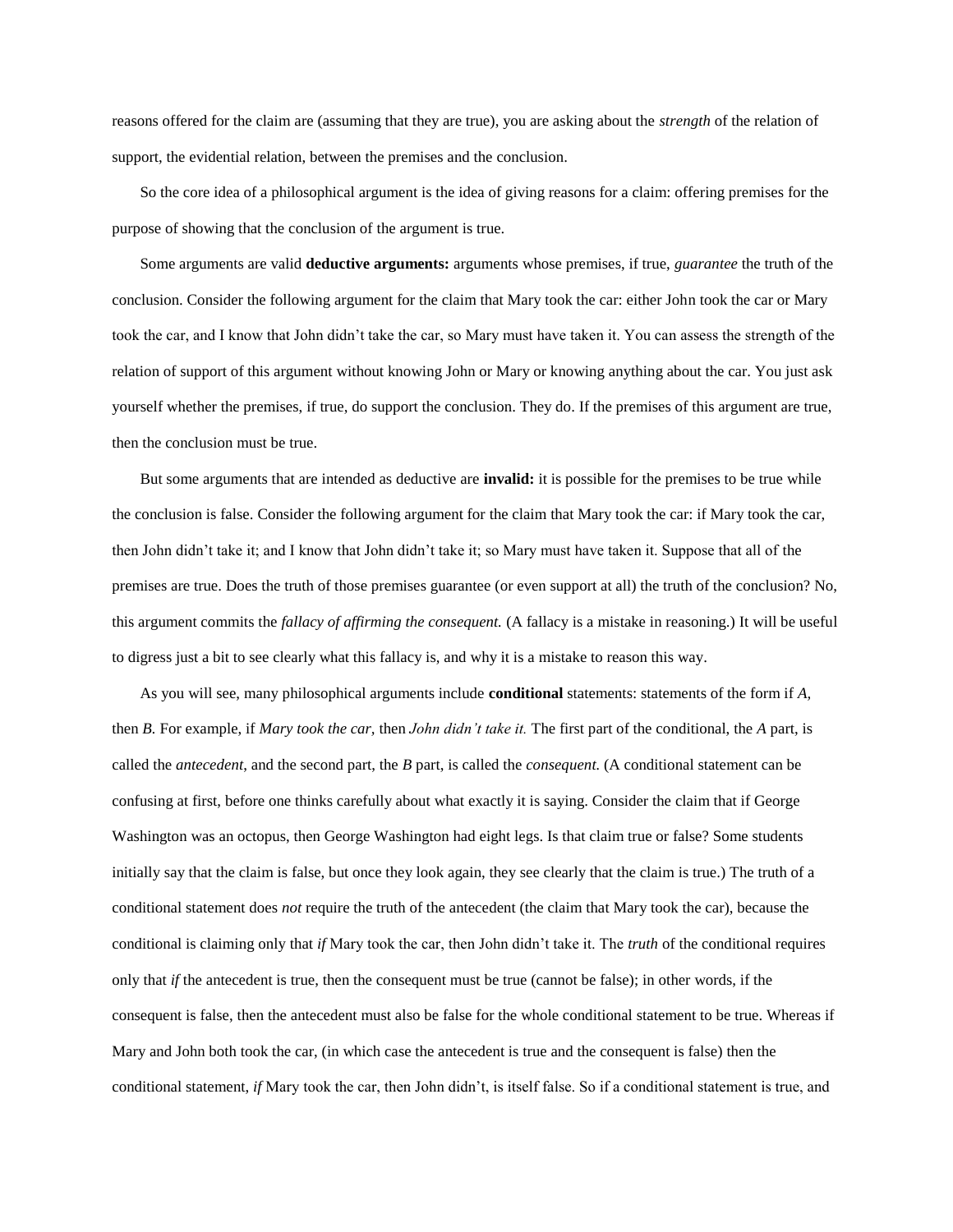the antecedent is true, then you know that the consequent must also be true; and if a conditional statement is true and the consequent is false, then you know that the antecedent must also be false. But *nothing* follows from the truth of a conditional and the truth of the consequent, and thus arguments that *claim* to draw a conclusion about the truth of the antecedent on the basis of the truth of the conditional and the truth of the consequent are making the mistake in reasoning called the fallacy of affirming the consequent.<sup>iii</sup>

Since the premises in an instance of affirming the consequent don't actually support the conclusion at all, you might be tempted to say that this is no argument at all. But it doesn't seem right to say flatly that this isn't an argument: it seems clearer to say that it is a *bad* argument, and better still to say exactly what is bad about it. (When faced with an invalid argument, you need not worry about whether its premises are true, since even if they are, they don't provide even minimal support for the conclusion.)

There are other kinds of arguments whose premises provide good but not conclusive grounds for the truth of the conclusion: arguments that offer genuine support for their conclusions but where it is still possible, though unlikely, that the conclusion is false even though the premises are true. The arguments most standardly referred to as **inductive arguments** (or, more explicitly, enumerative inductive arguments) are like this, and many scientific arguments are of this kind. When, for example, someone reasons that all swans are white on the basis of many different observations of white swans, he or she is giving a very simple example of an inductive argument. You cannot reasonably conclude that all swans are white on the basis of one observation of a white swan, or even two or twenty, but if there are enough observations in sufficiently varied locations and circumstances, then you can reasonably conclude that *all* swans (and not just the ones you've observed so far) are white. When you reason that the sun will rise tomorrow on the basis of the claim that it has risen every morning so far for thousands of years, you are giving an inductive argument. Philosophers don't call good inductive arguments *valid*, because the definition of validity is that it is impossible for the conclusion to be false while the premises are true. Inductive arguments, by definition, have conclusions which might be false even though the premises are true. But the better the inductive argument, the more unlikely or improbable it is that the conclusion is false while the premises are true. Good inductive arguments, ones where the evidential or support relation between the premises and the conclusion is compelling, are usually described as strong. In such an argument, the truth of the premises provides a good reason to think that the conclusion is true.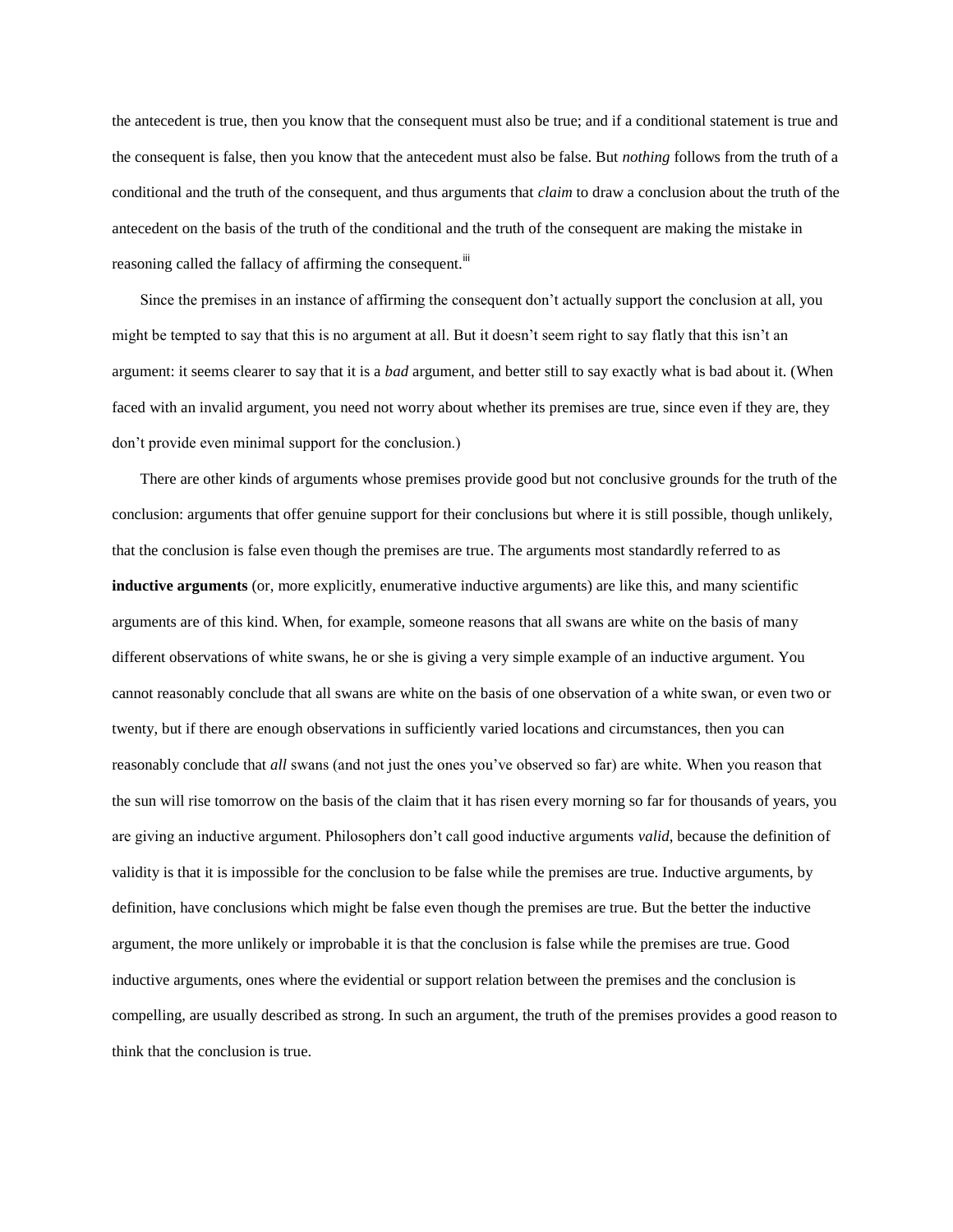A different kind of argument whose premises provide good but not conclusive reasons for the truth of its conclusion is what is referred to as an **explanatory argument** (also called an *inference to the best explanation* or an *abductive* argument—sometimes the term "induction" is used more broadly so as to also include arguments of this sort). The idea of an explanatory argument is that there is an alleged fact of some sort to be explained, other considerations that are relevant to the explanation of this fact, and some explanation that is claimed to be the best one in light of those considerations. Thus the premises of such an argument include both a statement of the alleged fact to be explained and statements of these other relevant considerations, and the conclusion is a statement of the explanation alleged to be best. And such an argument will be *strong* (never valid) if the explanation offered really is the best one, assuming that the fact in question really is a fact and the other supposedly relevant considerations are also true.

Here is a simple example. Suppose that the police call you at work to tell you that your car has been in an accident, and that the driver of the car left the scene. The question is how to explain the fact that your car has been in an accident (rather than still parked in the driveway where it was when you left to take the bus to work this morning). The following further considerations seem relevant: that only you and your sister Mary ever drive the car, even though she has recently been forbidden by you to drive it because of the many speeding tickets she has received; that there is only one key to this car (kept hanging on a hook by the back door); that Mary is the only person (other than you) with easy access to this key; and that the police found the car with the key still in it. Thus, it might be claimed, the most likely explanation of the fact that your car was in the accident, instead of still sitting in the driveway where you thought it was, is that Mary drove it (in spite of being forbidden to do so). Obviously you'll have even better evidence once you talk to her or find out from eyewitness reports what the driver of the car looked like, but don't you right now have a pretty good reason for the conclusion that Mary took the car? Your reason is not conclusive—the conclusion is not guaranteed to be true—because there are other possible explanations of the fact that your car is at the scene of an accident that might turn out to be better ones after all. (Maybe someone broke into your house, took the key, and drove the car away.)

We use explanatory arguments of this sort in everyday life, and scientists use explanatory arguments to draw conclusions about laws and theoretical entities. Such arguments also often play an important role in philosophical discussions.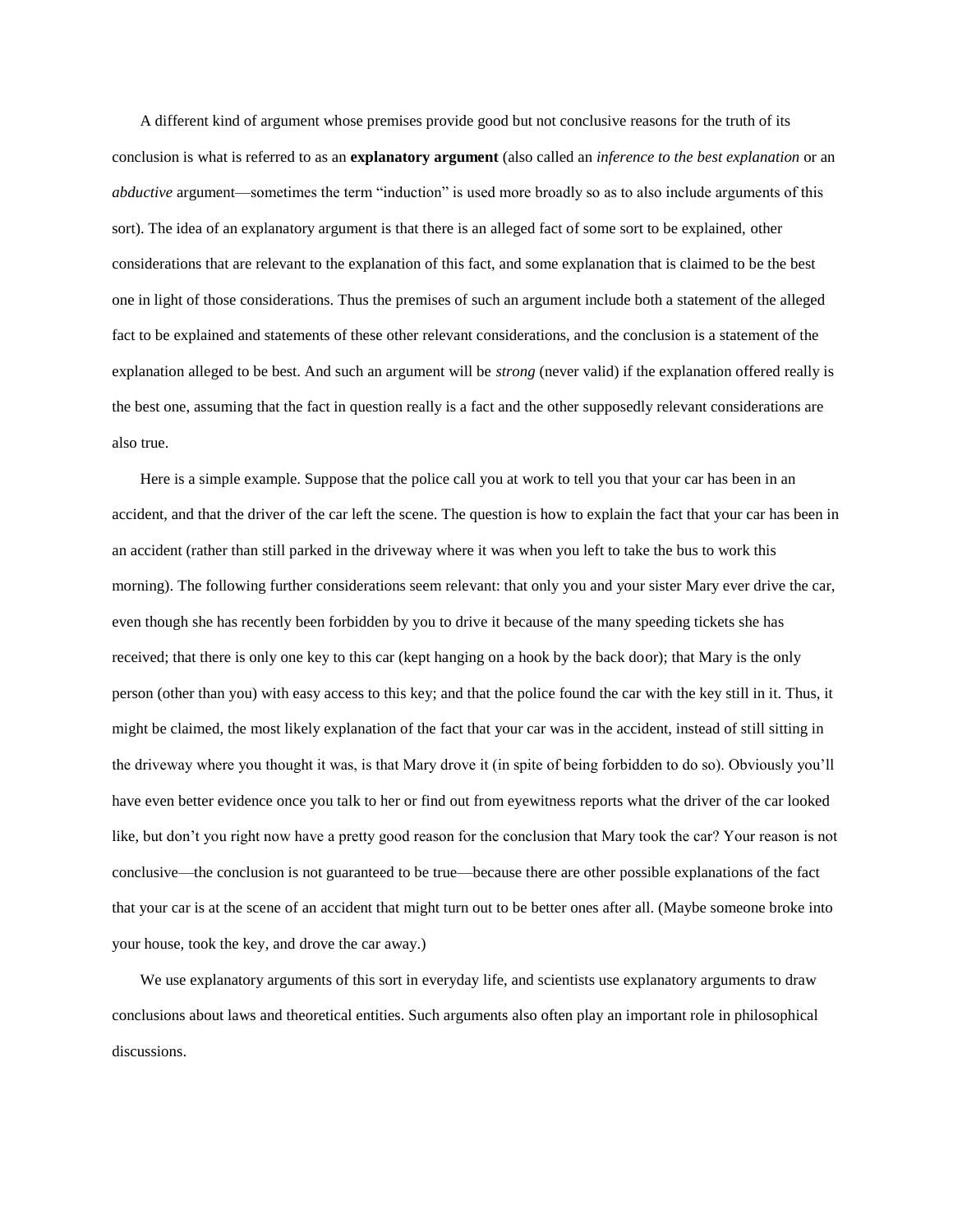Summing up, according to the standard definition of an argument that we started with, if premises are offered for the purpose of supporting the truth of a conclusion, then the set of claims consisting of those premises and the conclusion constitute an argument. The argument is **deductive** if the truth of the premises is intended to guarantee the truth of the conclusion; if the truth of the premises is merely intended to make the truth of the conclusion very likely or probable, but not guaranteed, the argument may be **inductive** or **explanatory**—though there are also other possibilities that we have not considered here, such as arguments that appeal to analogies. A deductive argument whose premises are related to its conclusion in the right way to accomplish its purpose is valid, while good inductive or explanatory arguments can only be strong. A further issue about any argument is whether the premises themselves are true.

### **AN ILLUSTRATION OF THE METHOD OF PHILOSOPHY**

We have just thought through an initial explanation of two of the important skills involved in the method of philosophy: clarification and justification; let's now consider an illustration of those skills. Let's attempt to clarify and justify the claim that studying philosophy is valuable.

### **Clarification: Defining What We Mean**

Let's first clarify the claim that studying philosophy is valuable. You reasonably wonder about the meaning of both parts of the claim: what is meant by "studying philosophy" and what is meant by "valuable"? Suppose that someone read Bertrand Russell's book *The Problems of Philosophy* one night—is that enough to have "studied philosophy"? Not according to what we mean when we make the claim. You have to do more than read one philosophy book to have studied philosophy. It takes more than one night to study philosophy. But there is no exact amount of study that can be said to be the precise meaning of "studying philosophy."

Sometimes what is needed to make an issue clear enough to be reasonably discussed is to replace the original claim with one that is clear and more precise, while still saying approximately the same thing. Thus, somewhat arbitrarily, we will understand "studying philosophy" to mean taking and passing at least four philosophy classes or doing something reasonably similar. (You could probably do the equivalent of taking and passing four philosophy courses on your own, if you were sufficiently motivated and had some resources for checking your understanding.)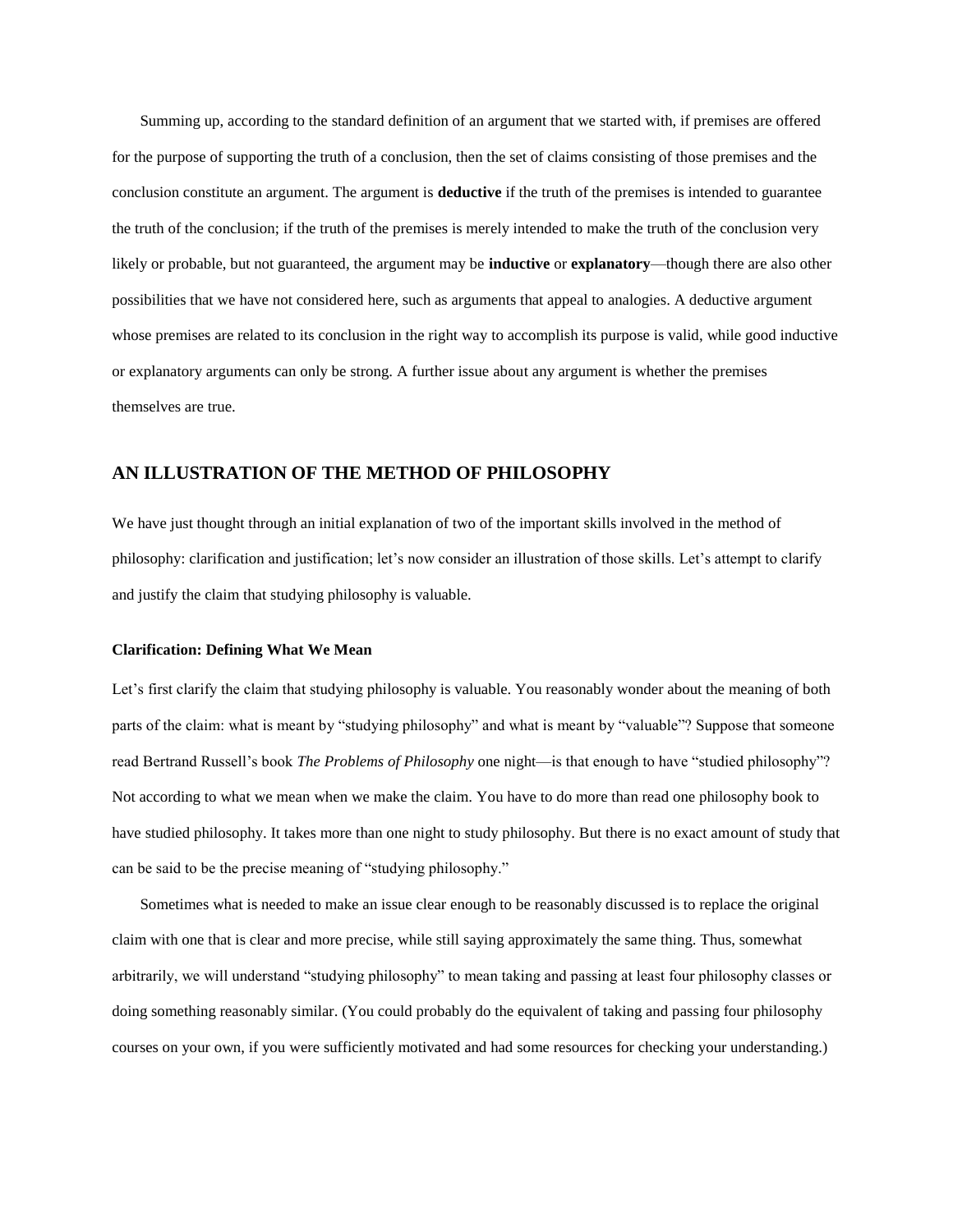Now what do we mean by the second part of the claim, "valuable"? All we mean by "valuable" here is that it is good for you, that you will be significantly better off for having done it. You might doubt that our claim is true, but you now have a pretty good sense of what we mean by it. We have clarified (though perhaps not yet enough) our claim that studying philosophy is valuable.

We might make one more clarification. Someone might wonder whether the claim is that studying philosophy is *always* valuable no matter who does it or just that it is *usually* valuable. For example, think about the following claims that have the form *doing A is B:*

Running a marathon is demanding.

Giving birth is done by females.

Watching TV is fun.

Regular exercise is important.

Getting a college degree is worthwhile.

The context, together sometimes with the content of the claim, usually determines whether someone who asserts one of these claims means "always" or "most of the time"—though this may sometimes be unclear. Let's assume that what we mean when we say that studying philosophy is valuable is that it is *always* valuable.

So we now have a pretty good restatement of the original claim resulting from this initial effort at clarification: our claim that studying philosophy is valuable means that anyone who does the equivalent of taking and passing at least four philosophy courses will benefit significantly from it. One of the distinctively philosophical habits of mind is that of noticing when claims are more or less clear.

### **Justification: Giving an Argument**

Now let's move from clarification to justification, remembering that philosophical justification typically takes the form of an argument. Here is an argument for the claim we have just clarified:

- **1.** Studying philosophy always makes you think more clearly.
- **2.** Thinking more clearly is always valuable.

Therefore, studying philosophy is always valuable.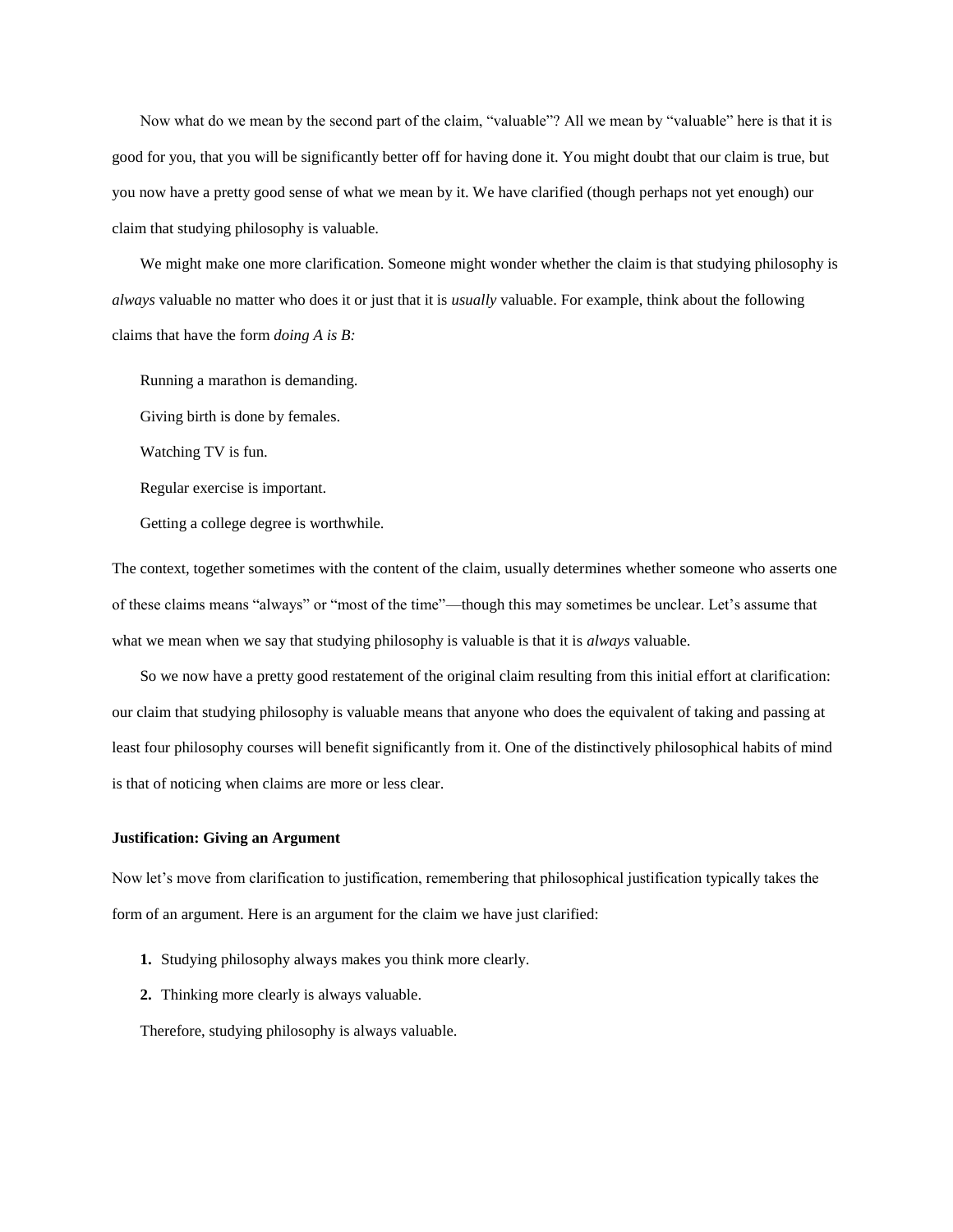What makes this an argument? It is a set of claims, one of which is the conclusion and the others of which are premises that are put forward to support the conclusion. (When you give an argument for a claim, the claim is the conclusion of the argument.) So the first two sentences are the premises and the third sentence is the conclusion. Just pretend for a moment that the premises are true.

If they are true, does the conclusion follow? In other words, does the truth of the premises make the conclusion likely or even certain to be true? For this argument, as for many other arguments, you need to *think* about the premises and the conclusion in order to answer that question—the answer to that question is not the result of a clear mechanical test. As you acquire the intellectual habit of assessing arguments, you will get better and better at distinguishing the good ones from the bad ones. What you should do is suppose that the premises are true and then try to imagine whether it would be possible for the conclusion to be false, even given the truth of the premises.

We suggest that the truth of the premises (if they are true) provides a very good reason to think that the conclusion is true. In fact, the argument is appears to be **valid**: it appears to be logically impossible for the premises to be true and the conclusion false. (We will consider further on a reason for questioning whether this is really so.)This argument therefore provides a good example of the relationship of *providing a good reason,* which is the core element of an argument.

In the argument above, if the premises are true, then the conclusion is apparently guaranteed to be true. But we obviously can't just assume that the premises are true. And since the conclusion of the argument has been justified only if the premises are true, our job of justifying the original claim is not finished until we have at least defended the premises (given reasons to think that the premises are true). Furthermore, we should also consider and respond to the most obvious objections, if there are any.

#### **Giving Reasons for the Truth of the Premises**

Let's begin with the first premise: studying philosophy always makes you think more clearly. In anticipation, think about what will be involved in studying philosophy: you will read many different philosophical texts from many different periods of history, learning what different philosophers have said about many different topics. Moreover, since the authors are philosophers, they will typically be arguing for their views, so you need to understand and critically evaluate those views and those arguments, in an attempt to figure out what you think about the philosophical topic at issue. In addition, since philosophers have to discuss many other sorts of things in explaining and clarifying their views, presenting arguments, and considering objections to other views (and, as we will see,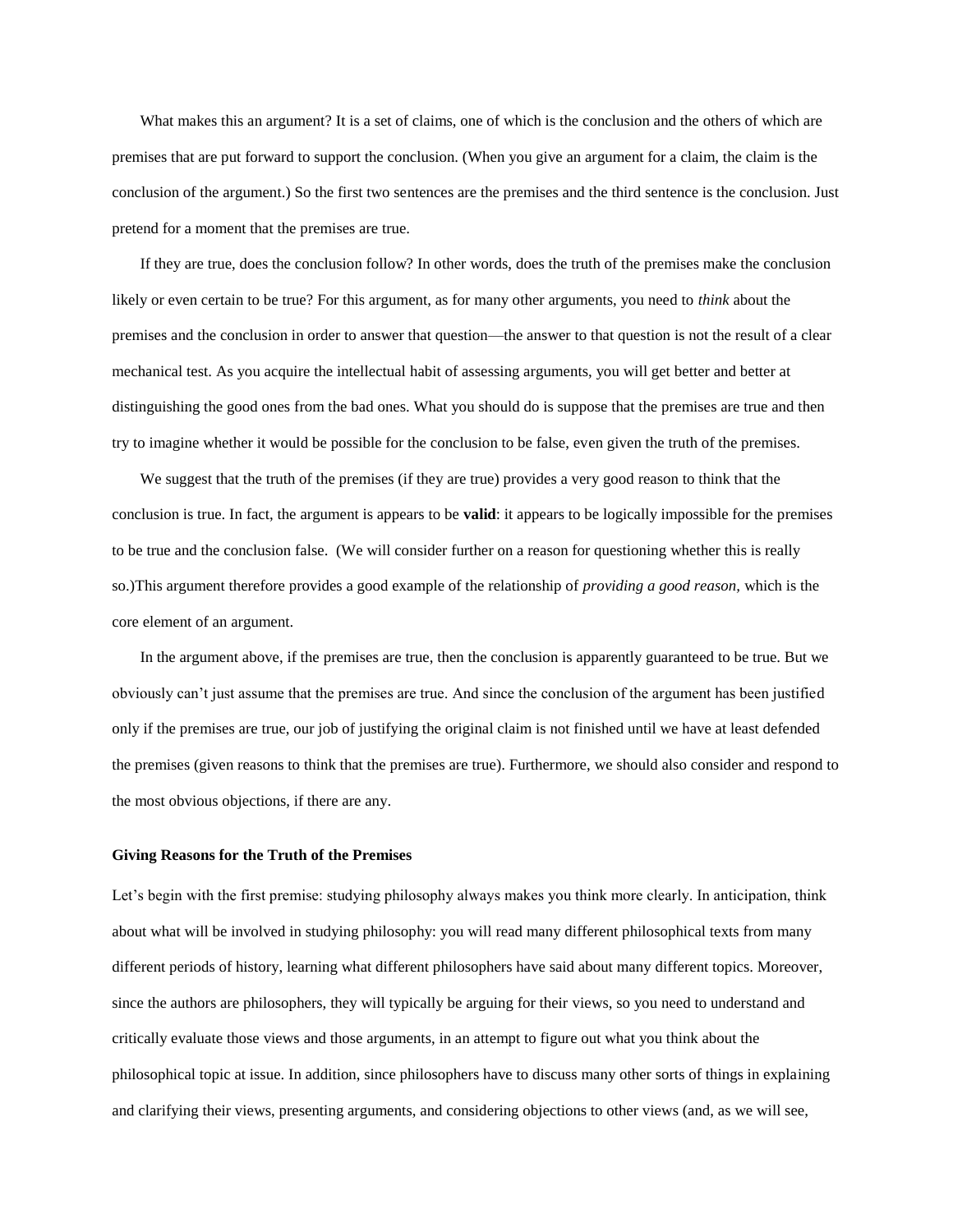even to their own), a philosophical work is usually quite complicated, with all of these parts needing to be clearly sorted out. Studying philosophy involves carefully doing all these things.

What then is thinking clearly? Thinking clearly obviously involves being able to clarify various ideas and views that you encounter. But it also involves being logical: considering and sometimes discovering reasons for those views, together with being able to successfully evaluate when those reasons are good ones and when they aren't. One clear-thinking skill is the ability to juggle complicated combinations of ideas, keeping track of the different relations between the ideas, and like any skill, it takes time and practice to become good at it. You obviously need to think clearly in order even to understand philosophers, and you surely need to be able to think clearly in order to evaluate philosophical views. (When you evaluate a view, you decide whether it is a good view (likely to be true) or a bad view (likely to be false), and as a philosopher, you must have reasons for making that evaluation.) Therefore, someone who has studied philosophy (given how we have clarified that idea) has either learned to think really clearly for the first time, or else already knew how to think clearly to some extent but has now had lots of additional practice at it, and so presumably thinks even more clearly. There is a defense of the first premise: a reason to think that the first premise is true.

Now consider a defense for the second premise, that thinking more clearly is always valuable. Surely we can all agree that doing something that helps you get what you want is valuable, that you benefit significantly from doing something that enhances your ability to get what you want (unless, of course, what you want is not good for you). We contend that clear thinking always does that. Suppose, for example, that two people, call them Joe and Doug, each want to finish college as efficiently as possible, and suppose further that Joe thinks much more clearly than Doug. Suppose that Doug never quite thinks hard enough to keep the degree requirements straight or even realize that some of the requirements exist. Suppose that when an advisor suggests to Doug that he take a particular class, Doug never asks why or how that class will fit into his overall program. Doug probably doesn't have a clear plan, but he does have the desire to finish college as efficiently as possible. Suppose that Joe is constantly honing his thinking skills: he always asks the advisor to clarify her advice, always asks why this is a good class to take, and keeps the degree requirements clearly in mind. It is reasonable to assert that because of Joe's ability to think more clearly than Doug, Joe is more likely to realize his goal than Doug is—and this is not even the best example, is it? You don't have to think really clearly to realize the goal of finishing college as efficiently as possible. Imagine how clearly you have to think to be a responsible citizen or a loving friend or a terrific parent. Being able to distinguish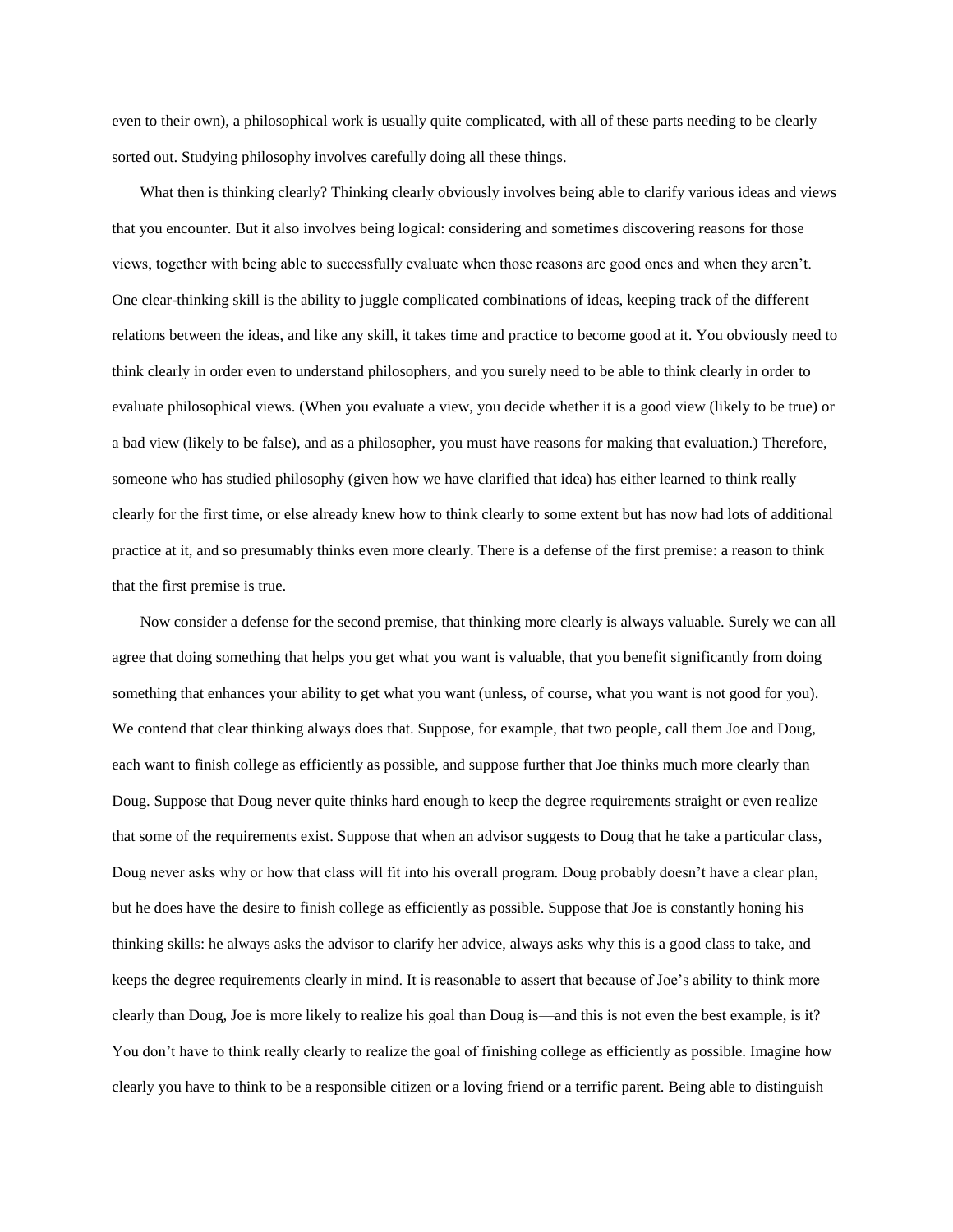between believing something on the basis of wishful thinking as opposed to believing something on the basis of good evidence might make the difference between doing a good job and an inadequate job in many areas of human relations. So thinking clearly is always valuable because it helps you get what you want, whether you want to be a law clerk, a good parent, or a couch potato.

At this point, we have given reasons to think that both premises are true, and it seems initially clear that if the premises are true, then the conclusion must be true. So we have presented and defended an argument, but does that suffice to justify the claim? It surely is a justification, but it isn't yet the strongest justification we could give. An even better justification for a claim also includes considering and responding to objections to our own argument.

#### **Objections: Considering Reasons Against the Truth of the Premises**

Some students are reluctant to consider **objections** to an argument they are trying to defend, because it seems to them that they are weakening their own position. But an argument that considers and responds to objections is much stronger than an argument that considers no objections at all. Imagine that you are reading two editorials in the newspaper, one of which expresses your own political views, while the other expresses views contrary to yours. Suppose that each piece argues for its position without considering any alternative points of view that might lead to objections. When you read the one you agree with, it is—unfortunately—all too easy just to go along with the argument (you do, after all, already agree with the conclusion). But when you read the one you disagree with, you are probably thinking of objections along the way, and so perhaps you don't feel challenged in your own view because you think that you have good objections to the reasons given for the conclusion you disagree with. But imagine that the editorial you disagree with proceeded to consider objections similar to the ones you are thinking of as you read it, and imagine further that the responses it gives to those objections are pretty compelling. Wouldn't you feel more uncomfortable shrugging off the view it defends in that case? Wouldn't the challenge to your own view seem more serious? Analogously, wouldn't the piece arguing for the view you agree with be even stronger if it also considered and responded to objections? Any view argued from just one side, without considering alternative perspectives and the resulting objections, is not as compelling as a view that has considered the strongest objections and has also shown how those objections, however strong they seem, can be satisfactorily answered. This is an especially important philosophical habit of mind: see many sides of an issue—don't be satisfied with just one perspective.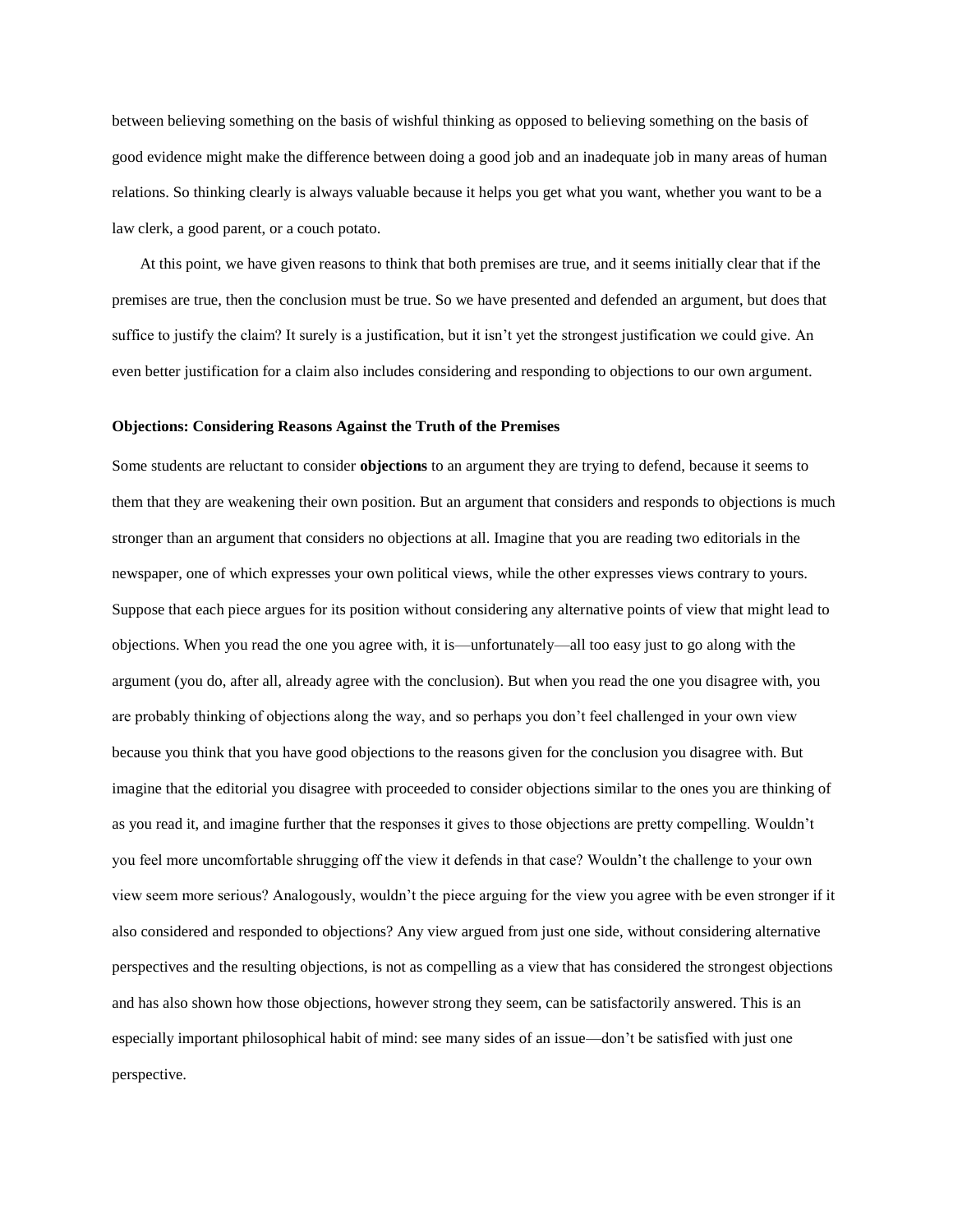We want to consider and respond to objections for the purpose of strengthening our argument, but presumably we find the argument pretty convincing (since we devised it), so how does one go about finding good objections? This is another one of the skills that you'll acquire as you develop philosophical habits of mind: you will need to be able to take up a critical attitude, criticizing the arguments of other philosophers. You can also take that same point of view in relation to your own argument, pretending that you hold the other point of view and looking for weaknesses in your original argument.

You might think at first that the way to object to an argument is to object to its conclusion—find reasons for thinking that the conclusion is false. But in fact this doesn't really work very well if you are trying to criticize the original argument. For if you offer reasons to think that the conclusion is false, then you have simply produced another argument for the opposite conclusion. You now have two opposed arguments, leading to opposed results, but not really engaging each other in any more substantial way. They can't both be valid arguments with true premises and it is unlikely (though not impossible) that they are both strong. But the mere conflict between them in itself gives no insight into which one is mistaken or—even more importantly—how it is mistaken. Thus what makes more sense, if the goal is to evaluate, criticize, or strengthen the original argument, is to consider objections to its premises or to the reasoning from the premises to the conclusion, rather than reasons to reject the conclusion. If there are good reasons to think that the premises of an argument are false or that the reasoning from the premises to the conclusion is faulty, then the argument fails to support its conclusion; but if those objections can be answered, then the overall case for the conclusion is strengthened.

Let's first consider an objection to each premise of our sample argument. An objection to a premise is a reason to think that the premise is false. Consider the first premise: studying philosophy makes you think more clearly. Someone might object by saying that studying philosophy is very confusing. To study philosophy, you have to read many different authors on many different questions, and many of the authors lived a long time ago, so their writing style is very different from ours and often hard to understand. Philosophical questions are hard to understand in the first place because they are so abstract and so remote from everyday concerns. Thus many people who study philosophy just end up very confused, and surely someone who is very confused is not someone who thinks clearly. Therefore studying philosophy does not make one think more clearly.

What about the second premise: that thinking more clearly is always valuable? Someone might object to this premise by pointing out that the more clearly one thinks, the more clearly one sees how vulnerable we puny humans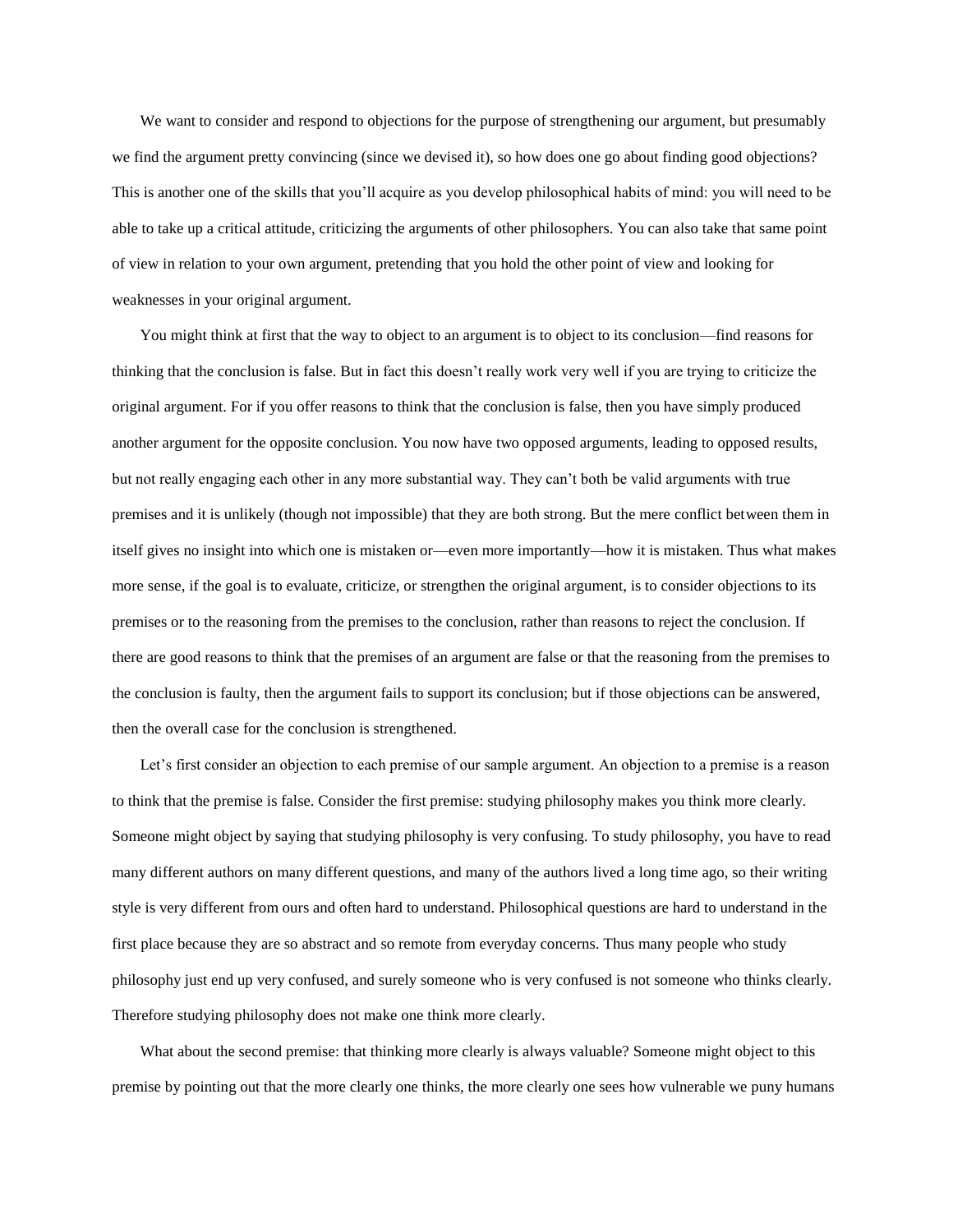are. We have many grand desires, but our ability to "get what we want" is largely dependent upon conditions beyond our control, and thus all our planning and scheming is in the end just pathetic. The more clearly we think, the more clearly we realize this and the more paralyzed we become. We obviously do not benefit from being so paralyzed. On the contrary, ignorance and murky thinking are bliss. Therefore, thinking clearly is not always valuable.

Objections can also be made to the *reasoning* involved in arguing that the conclusion is likely to be true, given the truth of the premises. Consider the following objection to the reasoning of the sample argument. Suppose that someone grants the truth of both of the premises but argues that there are other, indeed much easier ways to learn to think more clearly than by studying philosophy. If the conclusion, that studying philosophy is always valuable, means that anyone should, all things considered, study philosophy, then that conclusion might very well be false, in which case the argument isn't really valid after all. Suppose that you are a math major; and suppose also that studying math teaches you to think more clearly; and suppose further that given your talents and interests, taking the time to study philosophy would take time away from other things that you enjoy without adding very much of benefit (since you are already learning to think clearly by studying math). So you could argue that even if it is true that studying philosophy would teach you to think more clearly and that thinking more clearly is always valuable, it is false that studying philosophy is valuable for you. It is false that you, given all of what is true about your life, should study philosophy. This objection challenges the reasoning involved in drawing the conclusion from the premises instead of challenging one of the premises.

At this point, we have formulated an objection to each of our premises and an objection to the reasoning of the argument, all with the ultimate goal of strengthening our case for the claim that studying philosophy is valuable by answering these objections.<sup>iv</sup>

### **Responses: Showing Why the Objections Fail**

Obviously we need to *respond* to these objections: we need to show why these objections are not strong enough to seriously affect the force of the original argument. In responding to objections, you will sometimes show that the reasoning of the objections is faulty, while at other times you may respond by showing that the original statement of the premise or the reasoning needs to be altered or qualified in order to accommodate the objection (while still being able to make the case for the claim you are defending).

The first objection claims that studying philosophy, rather than leading to clear thinking, is confusing. But while some people do find it confusing at first, that sense of confusion almost always goes away once one works at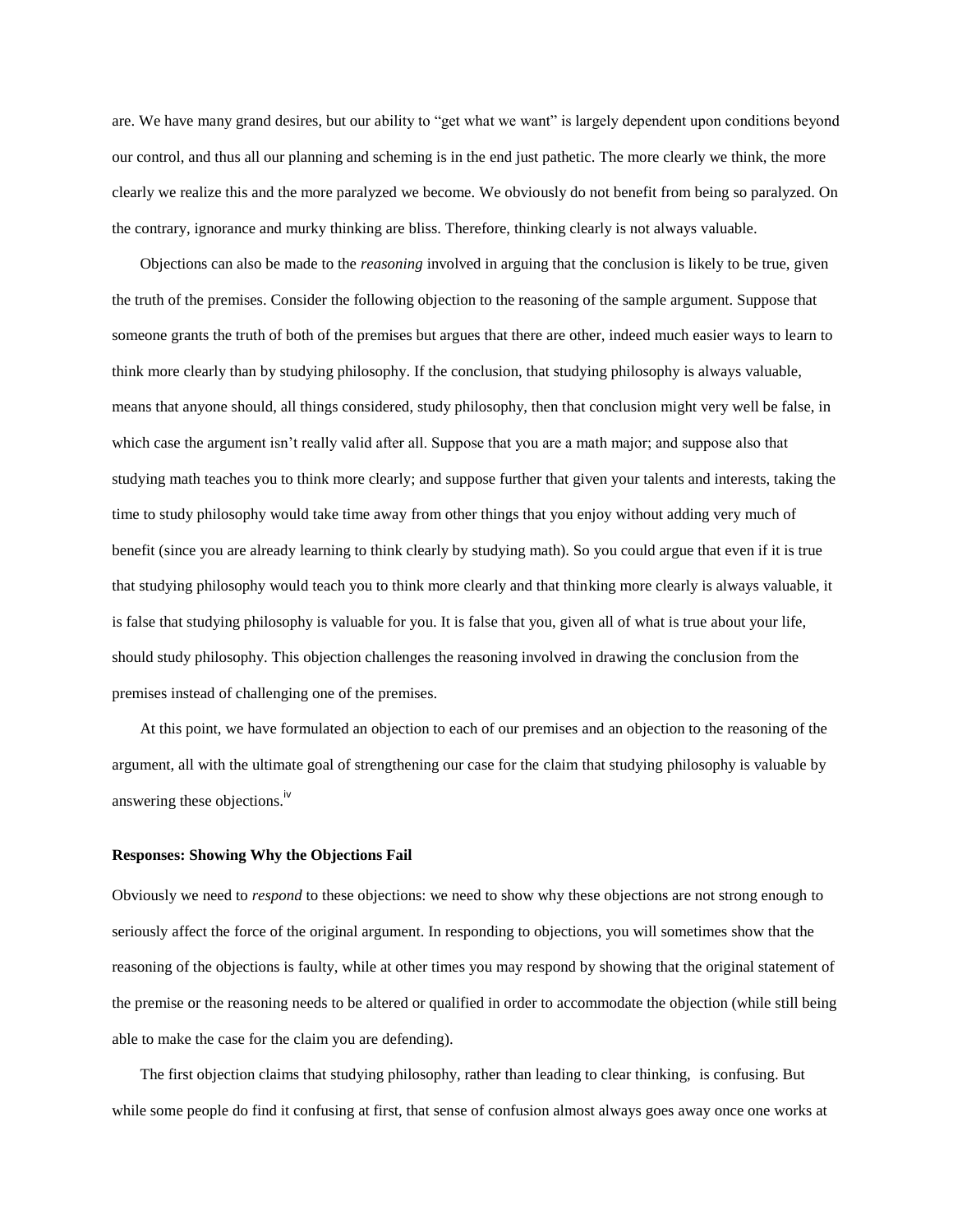it a bit harder. It is really not very easy to pass four philosophy classes without acquiring the thinking skills that clear up the confusion. This objection might have had serious weight if we had specified the idea of studying philosophy as meaning passing only one philosophy course, but it has no serious weight against the first premise when studying philosophy is understood as requiring one to have passed four philosophy courses (or done the equivalent).

The second objection claims that we are virtually powerless to get what we want no matter how carefully we plan and anticipate, so that clear thinking really isn't always valuable. But what evidence can be offered for such a claim? What reason can this objector offer for the view that our planning and careful thinking make no difference (or so little difference as to be irrelevant) to the outcome of our efforts? Suppose that you point out that you know of many examples of people who have often succeeded in getting what they want when they've planned carefully, and of other people who don't plan carefully and fail to get what they want. These examples are **counter-examples**<sup>V</sup> to the objector's view: examples which give some reason to think that the view is false. Of course no one would claim that careful planning guarantees good results. The defense for the premise under consideration need only claim that careful, clear thinking makes getting what you want more likely—which is enough to make such thinking valuable. So the objector needs to give some reason to think that it is false that careful, clear thinking makes it more likely that you will get what you want.

The defender of the objection might respond that all of those people who planned carefully were just lucky, and the people who didn't plan well were just unlucky. Suppose that the objector continues to say the same thing (planners are just lucky) no matter how detailed your examples are and no matter how many examples you come up with. There is nothing that anyone can say that would conclusively prove that we have more control than the objection says we do, so the objector's view cannot be shown conclusively to be wrong. Is the objector's insistence on the view thereby legitimate? Is it intellectually respectable to insist on a view despite possible counter-examples, just because the view hasn't been *conclusively* proven to be false? This seems clearly unreasonable.

Our main response to this objection, then, is that the objection relies on a very controversial, ill-defended assumption, one that seems to us to be clearly wrong. Therefore, the objection fails to have any serious force against the premise it is aimed at.

What about the objection to the reasoning of the argument? The main response to that objection is that the objection misunderstood the content of the conclusion. The point of the argument was not to argue that everyone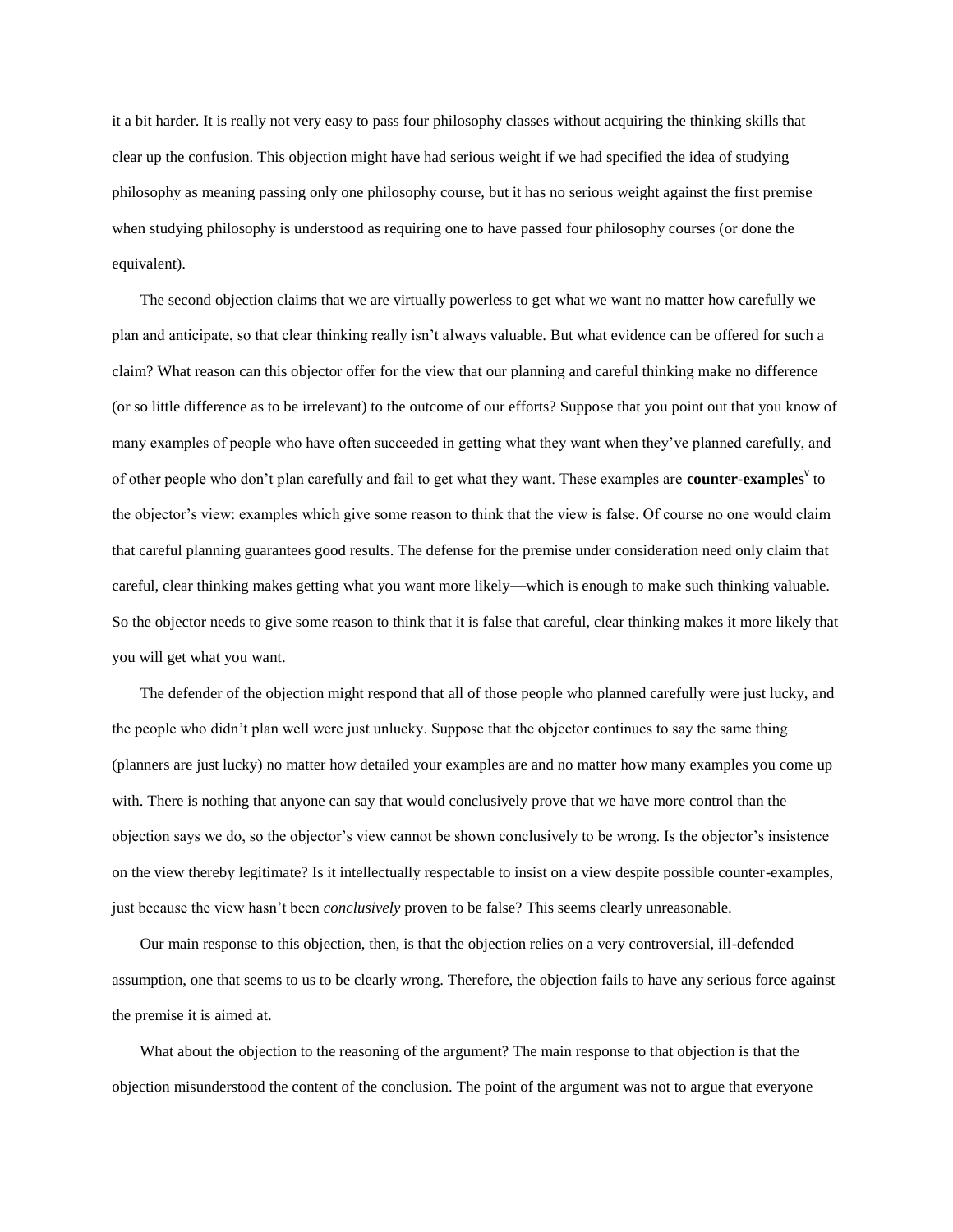ought to study philosophy, even though it was perhaps not entirely unreasonable for the objector to interpret the conclusion that way. One way to understand the claim that studying philosophy is always valuable is to think that studying philosophy will be valuable for *anyone.* And that strongly suggests that anyone ought to do it. But we could argue that the conclusion of the argument does not mean that anyone, no matter what else is true of him or her, ought to find some time to study philosophy. The conclusion instead just means that *if* you study philosophy, then that study will be valuable for you in the sense that you will benefit from it. This conclusion is completely consistent with the claim that for any particular person, he or she ought not to study philosophy because the study of philosophy, in spite of the benefits that it produces, would not be valuable, all things considered, given what would have to be sacrificed to engage in it and given the possibility of acquiring those same or very similar benefits in some other way. (Here you can see how considering objections also can help to clarify a position.)

### **Summary**

We have clarified and justified the claim that studying philosophy is valuable. We have thereby illustrated many of the skills and philosophical habits of mind required by the method of philosophy. Can you see how the claim is clarified further in the process of justification? Can you see how much stronger the justification is because we have considered and responded to objections?

As you can see now, one of the first challenges of doing philosophy is to learn how to tell when a philosopher (whether it is you or someone you are reading or listening to) is arguing for a view, objecting to it, or responding to objections. As you practice thinking philosophically, you will get better at recognizing these different activities, and you will get better at clarifying claims, drawing distinctions, and making arguments, objections, and responses yourself.

### **READING PHILOSOPHY**

With a little work, almost anyone can learn to think philosophically. But you might wonder what you need to do to work effectively at acquiring this ability. The first, most valuable resource on which you should practice thinking philosophically is the set of reading selections in this book (and any other philosophical texts you may read). But we've learned that students often find reading philosophy very difficult at first, and so we've included some advice about reading philosophy, together with some brief illustrations. And while the advice is directed primarily at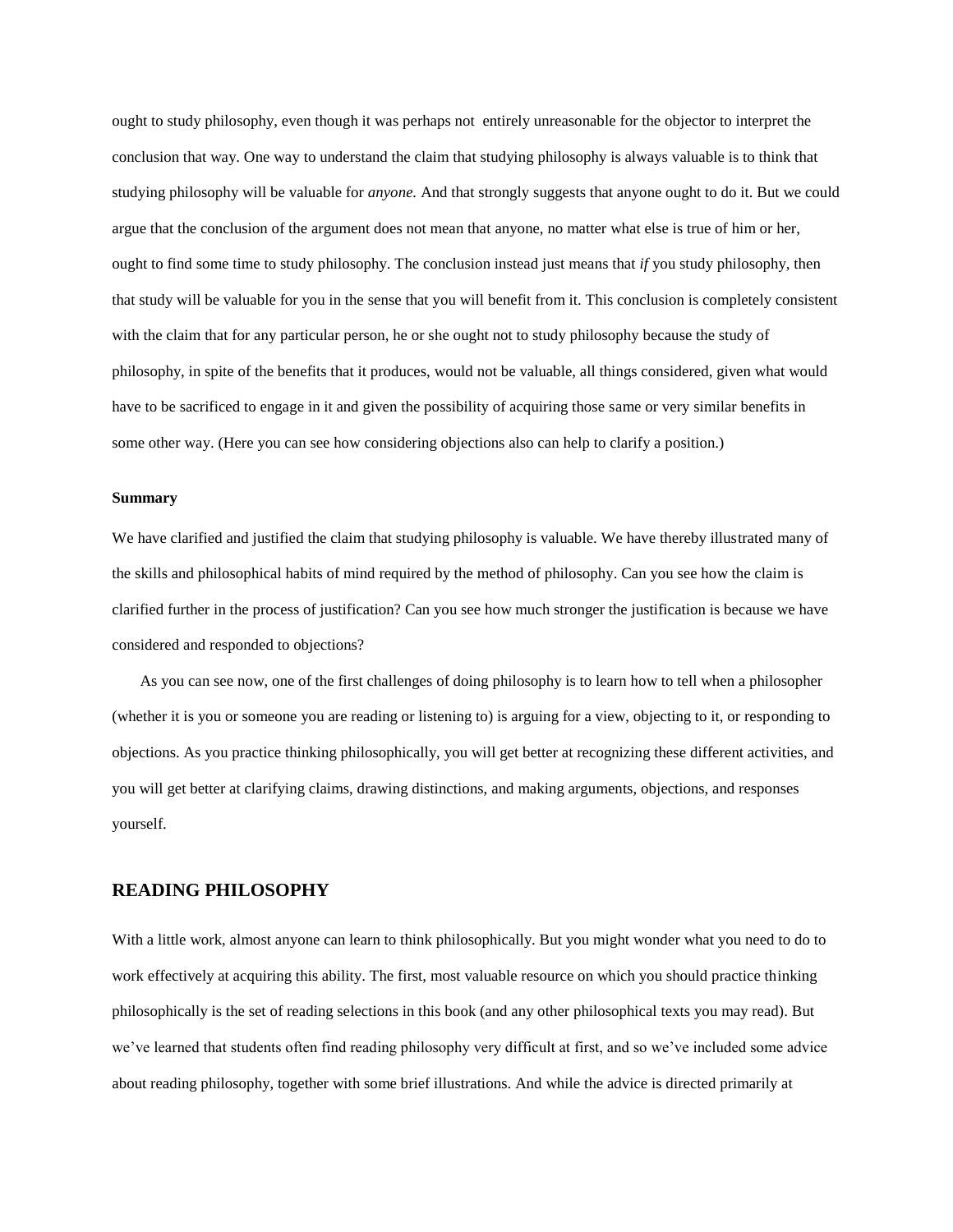reading philosophy, the main points also apply to listening to a philosophical lecture or participating in a philosophical discussion.

Philosophical material is primarily argumentative and critical, almost never merely expository. You don't read philosophy in order to gather lots of facts that you will then memorize. You should read philosophy as if you were actively thinking along with the author of the text, as if you were having an intellectual conversation with him or her. Philosophers are arguing for a view or position. You should think of the author (or lecturer or discussant) as saying: "Look—this is *what* I think, and this is *why* I think it. What do you think?" Thus you should always keep two questions in mind while reading (or listening to lectures, or engaging in discussion with another philosopher): (1) What view or position is the philosopher advocating? The answer to this question may differ at different places in an article: an article may make more than one point, and you should ask how these points connect with each other. Notice also that what is being advocated at a particular point may be very simple and general (e.g., the claim that God exists) or very complicated and specific (e.g., the claim that a particular objection to a particular argument that God exists is mistaken). (2) The second question to ask is what reasons or arguments are being offered in support of the view being advocated. Try to sketch the answers to these two questions as you read—either in your head or, even better, on paper (perhaps in the margin of the book). You will then be in a good position to ask the next question: how *strong* are the reasons offered, and are there objections to them? It is virtually impossible to do this while relaxing in a passive frame of mind. Successfully reading philosophy requires an active, critical, imaginative mind-set (one of the distinctively philosophical habits of mind that you need to cultivate in order to learn to think philosophically).

There is one major source of confusion to watch out for. Because philosophy is essentially reflective and critical, a philosopher will typically discuss other positions and arguments besides the one defended in a particular article. These may include any of the following: (1) positions opposed to the one defended; (2) positions similar to, but still significantly different in some respect, from the one defended (where the difference helps to clarify the main view); (3) arguments in favor of positions opposed to the one defended, which will be criticized; (4) objections to the philosopher's own position, which will be responded to; and (5) sometimes even arguments for the view defended that the philosopher does *not* accept and wants to distinguish from ones that he does accept. It is obviously important to distinguish all of these from the philosopher's own positive views and arguments, and this is relatively easy to do if you are alert. (For example, arguments and positions other than his own will often be introduced by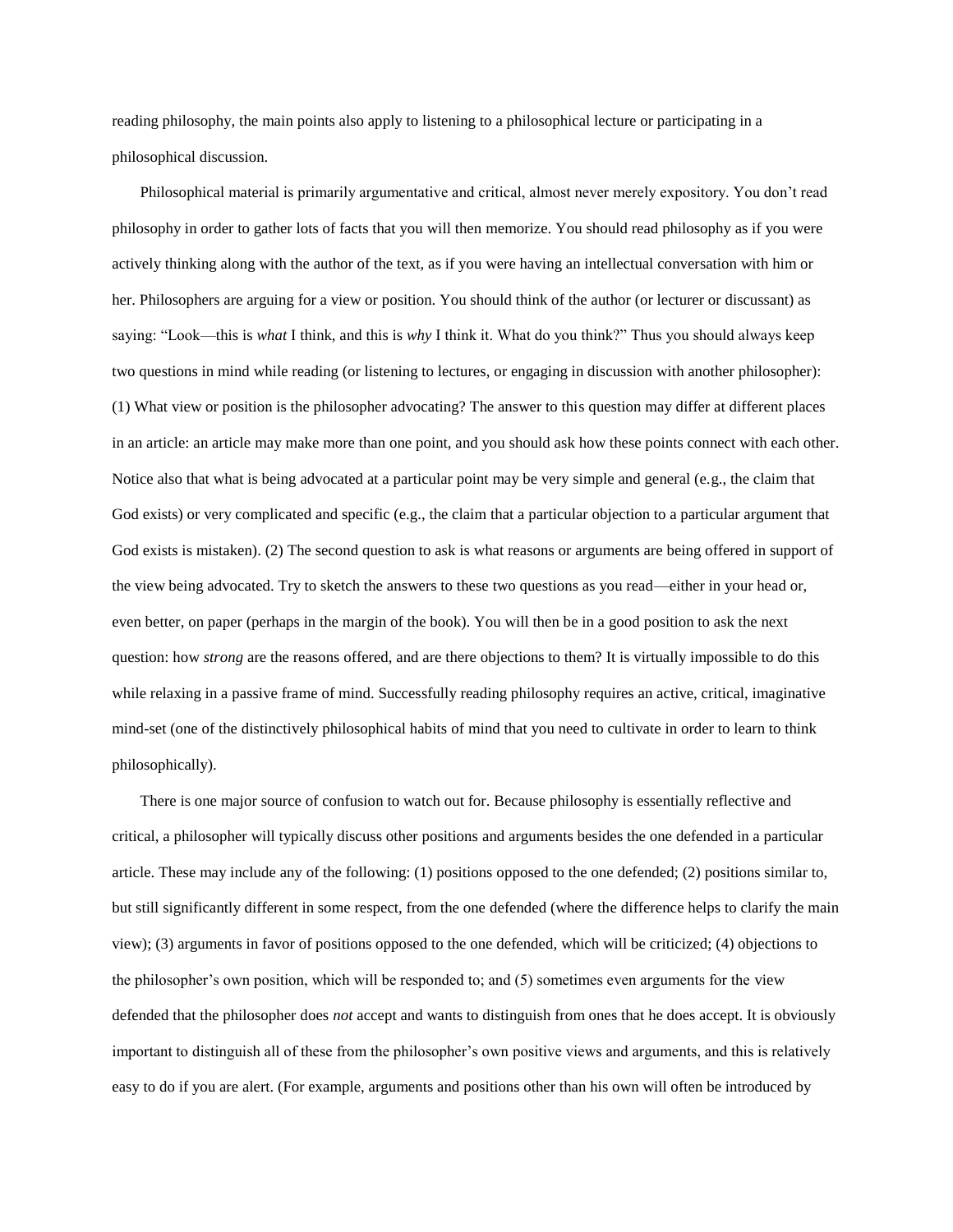noncommittal phrases like "it might be claimed that..." or "some writers argue that..." or perhaps by a reference to a particular person who holds the view or argument in question.)

It is usually a good idea first to look rather quickly through a reading to get an idea of the general "lay of the land" and then to read it again more carefully and critically. Otherwise it is too easy to lose sight of its main point as one works through the detailed arguments. Remember also that considerable rereading will certainly be necessary, especially but not only when reading a later selection that disagrees with an earlier one. Almost no one (including professional philosophers) is capable of adequately grasping a complicated argument in a single reading. And the most important piece of advice: don't give up! The more you work at these skills and habits, the better you will become at them, and the more you will also come to see the point of philosophy. In this way, intellectual tenacity is one of the most essential philosophical habits of mind.

### **TWO SAMPLE PASSAGES**

Sometimes a general characterization of how to do something, such as how to read philosophy, only goes so far, and what a student really wants and needs is a concrete example: a piece of philosophy with some discussion about how to implement some of that general advice. Here, then, are two sample passages: one from J.L. Mackie on the problem that evil poses to the belief in God's existence and the other from John Locke on the problem of justifying our confidence that our senses provide reliable information about the world.

#### **Example 1: a contemporary passage**

Before we analyze the first passage (given below), we need to say something about its argumentative context. Mackie's own view is that the problem of evil shows that God, conceived as omnipotent and wholly good, does not exist. But he recognizes that some people think that the free will response to the problem of evil undermines his view. According to the free will response to the problem of evil, God gave man free will in spite of the fact that such a gift would result in the occurrence of evil, because, according to Mackie's interpretation of this response: "it is better on the whole that men should act freely, and sometimes err, than that they should be innocent automata, acting rightly in a wholly determined way."

So in the passage we'll analyze, Mackie is objecting to (giving reasons to reject) the free will response to the problem of evil. Here is the passage: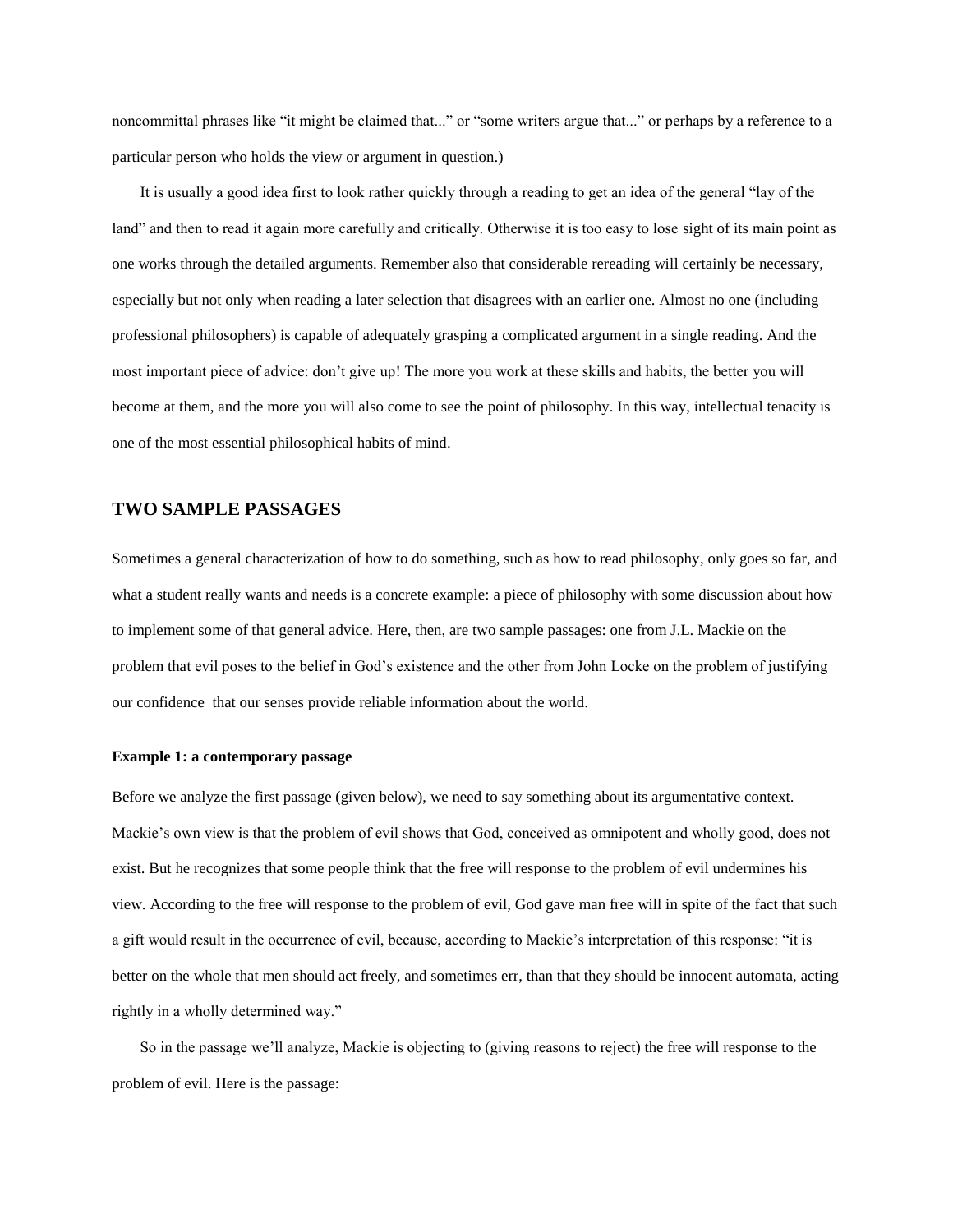. . . if God has made men such that in their free choices they sometimes prefer what is good and sometimes what is evil, why could he not have made men such that they always freely choose the good? If there is no logical impossibility in a man's freely choosing the good on one, or on several occasions, there cannot be a logical impossibility in his freely choosing the good on every occasion. God was not, then, faced with a choice between making innocent automata and making beings who, in acting freely, would sometimes go wrong: there was open to him the obviously better possibility of making beings who would act freely but always go right. Clearly, his failure to avail himself of this possibility is inconsistent with his being both omnipotent and wholly good. (p. xxx)

Mackie starts this passage with a question, and that is often an effective rhetorical choice to get the reader thinking in the right direction. Notice, however, that he follows it up with a claim, one that is essential to his objection to the free will response:

If there is no logical impossibility in a man's freely choosing the good on one, or on several occasions, there cannot be a logical impossibility in his freely choosing the good on every occasion.

Immediately after that claim, Mackie draws the conclusion that God could have made free people who (as a result of the way he made them) always freely choose to do the good, but he formulates this in a more complicated and less immediately perspicuous way:

God was not, then, faced with a choice between making innocent automata and making beings who, in acting freely, would sometimes go wrong: there was open to him the obviously better possibility of making beings who would act freely but always go right.

The last part of this complicated sentence actually formulates the conclusion just stated, while the rest makes clear how it contrasts with the view is he opposing.

What other premises are required to make this argument fully explicit? Obviously Mackie is assuming, without explicitly saying so, that it is logically possible for someone to freely choose the good at least some of the time. It is hard to see how the defender of the free will solution could deny that. So now we have two premises, one explicit and one implicit:

- **1.** If there is no logical impossibility in a man's freely choosing the good on one, or on several occasions, there cannot be a logical impossibility in his freely choosing the good on every occasion.
- **2.** There is no logical impossibility in a man's freely choosing the good on one, or on several occasions.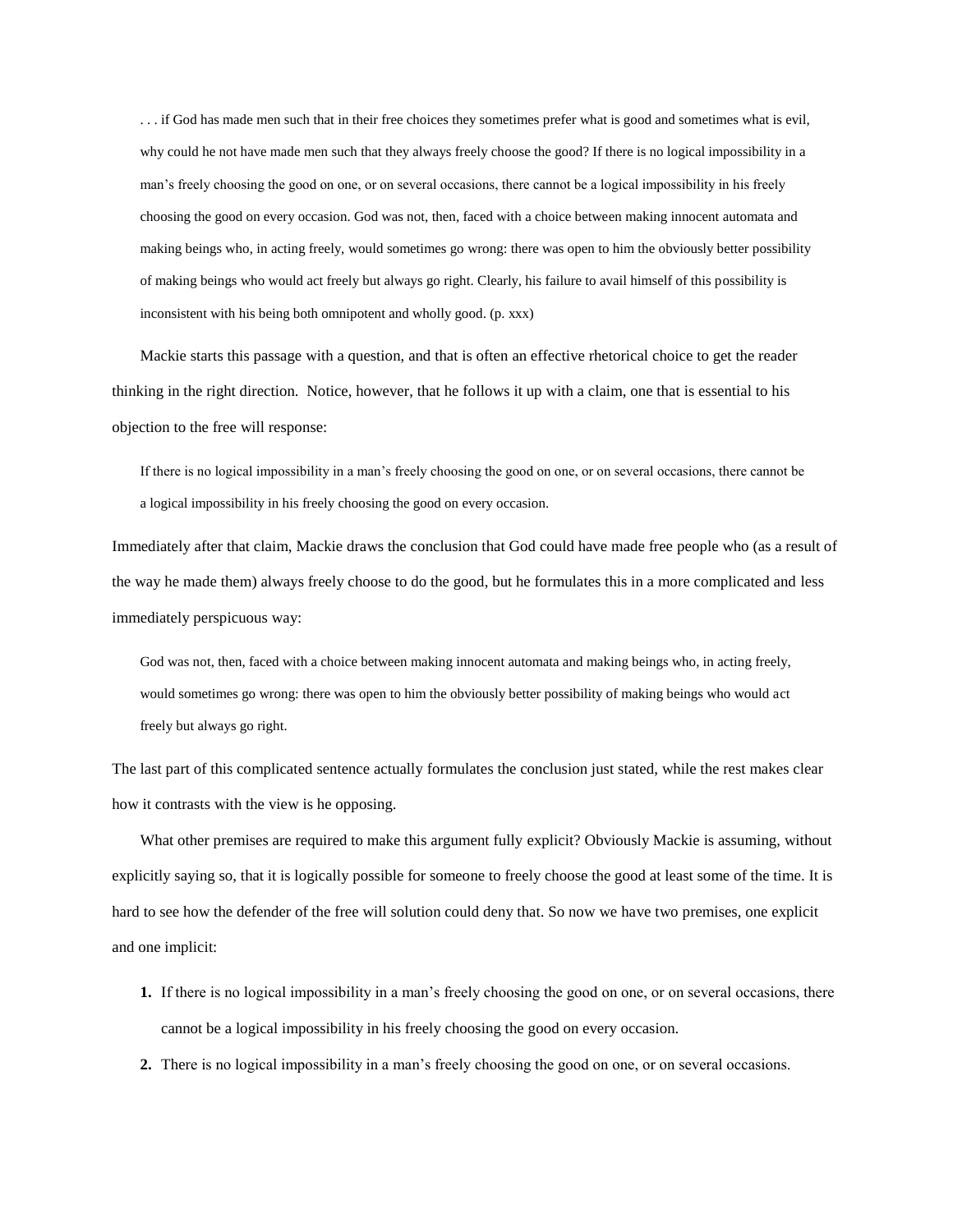From these two premises it follows that: there cannot be a logical impossibility in his freely choosing the good on every occasion, and it immediately follows from this intermediate conclusion that it is indeed logically possible that he freely chooses the good on every occasion.

Now what further thing is being assumed before it follows that God could have made free men who always choose to do the good? There is still one more implicit premise, one that Mackie is quite sure the defenders of the free will solution would agree with.

**3.** God can make actual whatever is logically possible.

So with just a little thought about logic and what it takes to fill in the argument, we can see what Mackie was up to when he moved from the following conditional statement: "if a person can freely choose to do the good at some times, then that person can freely choose to do the good at every time" to the conclusion: "God could have made people so that (as a result of the way he made them) they freely choose to do the good every time." Here is the whole argument:

- **1.** If there is no logical impossibility in a person's freely choosing the good on one, or on several occasions, there cannot be a logical impossibility in his freely choosing the good on every occasion.
- **2.** There is no logical impossibility in a person's freely choosing the good on one, or on several occasions.

So, there cannot be a logical impossibility in his freely choosing the good on every occasion.

- So, it is logically possible that he freely chooses the good on every occasion.
- **3.** God can make actual whatever is logically possible.
- So God could have made persons who (as a result of the way he made them) freely choose the good on every occasion.

Notice that you still don't get the conclusion that God could have made people who did no evil, without adding the additional implicit premise that people who freely choose the good on every occasion do no evil. (But how explicit do we really have to be?—that's a matter for you to decide in thinking about the argument.)

Mackie's final sentence in the passage says more than he needs to say to object to the free will solution—do you see that? He is there reiterating his main view that no God who is wholly good and all-powerful could allow this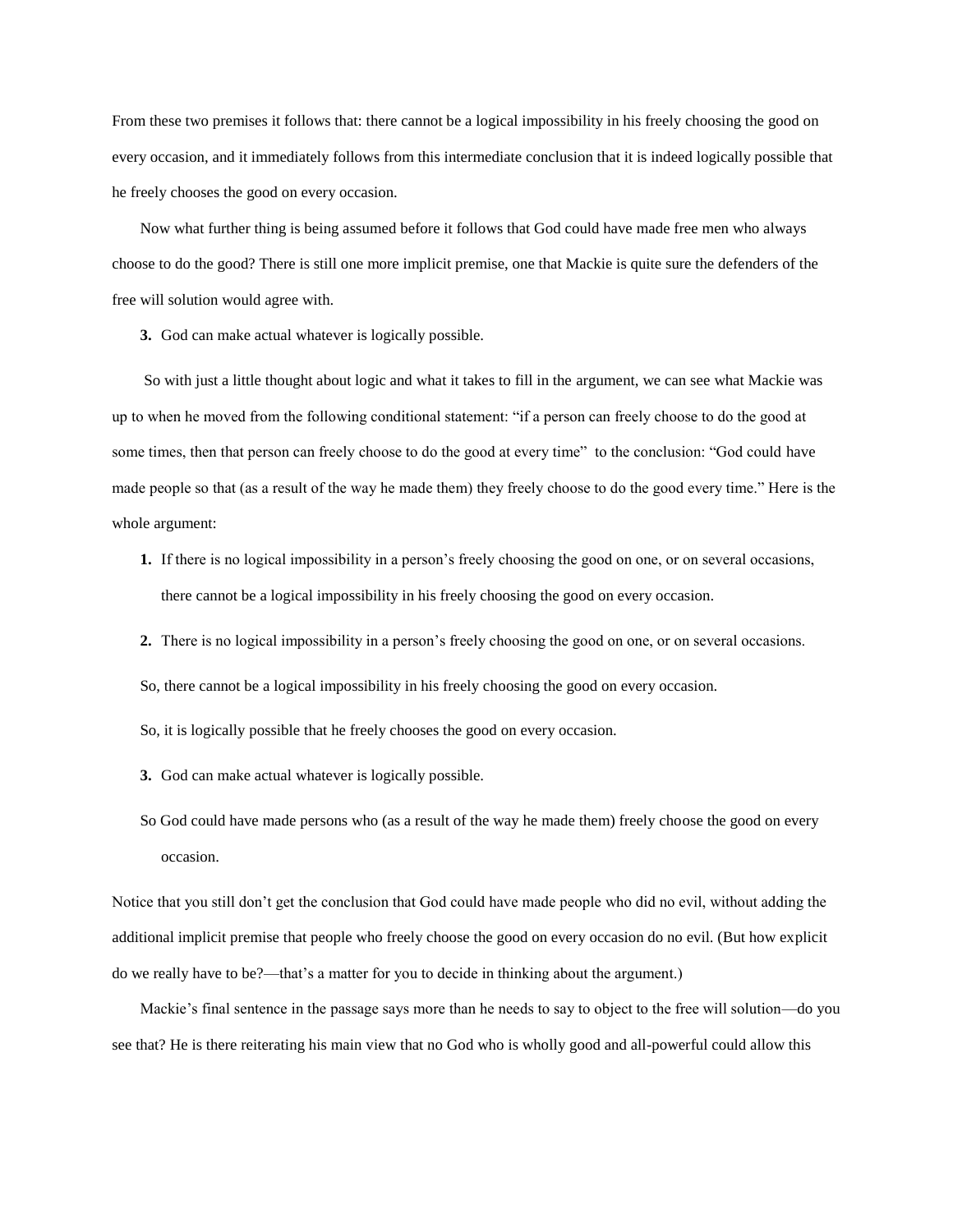particular possibility, free men who perpetrate evil, when the men could be made just as free and while also being made so as to not perpetrate evil.

Now remember that your task is to read Mackie critically. To do that you must first see clearly what he is saying and why he thinks it is true, which is why we have clearly stated his conclusion as well as his premises. We have clearly laid out his argument, and now we should try to evaluate it: to determine how strong his reasons are. Remember that the first thing to do is to evaluate the form of the argument: is it strong—or perhaps even valid? Is it such that if all the premises are true, then the conclusion is likely (or even guaranteed to be) true? The form of the reasoning seems very strong, doesn't it? (In fact, it is valid.)

Now look to see which, if any, of the premises are most questionable. While there are some philosophers who would accept all of Mackie's premises and thus would accept his argument and his conclusion, there is one premise that many other philosophers, including many or most of those who are sympathetic to the view he is criticizing, would reject. Can you see which premise this is? Which premise would be easiest to object to? (This is not an easy question.)

The premise of this argument that is most likely to be challenged is in fact premise 3. While it sounds initially very reasonable to suppose that an omnipotent God can create anything that is logically possible, there is a subtle way in which this may be wrong. While it is surely possible that a free person might always make the morally best choice ("choose the good"), can God bring it about that a person always chooses in this way without making the person no longer free? The underlying idea here, explored at much greater length in the free will chapter, is that when a person *freely* chooses something, then it is always true that he (or she) could have chosen something else instead. But is this true of someone who makes the morally best choice because God has created him so as to bring about that he will make that very choice?

Now someone might worry that spending this much time on every single paragraph of your philosophy reading would take forever, and the response to that worry is that you obviously don't do this for every paragraph. We've chosen especially important, clearly argumentative passages to use as examples. But you should now be able to see why you are rarely assigned to read as many pages in your philosophy courses as you are for most of your other courses. Reading philosophy takes lots of time and thought and care and imagination. Notice that we could have gone on much longer, since we only began the evaluation phase. How far you go with the evaluation phase depends on your purposes and your level of experience. It is sufficient for just understanding the passage to give fairly brief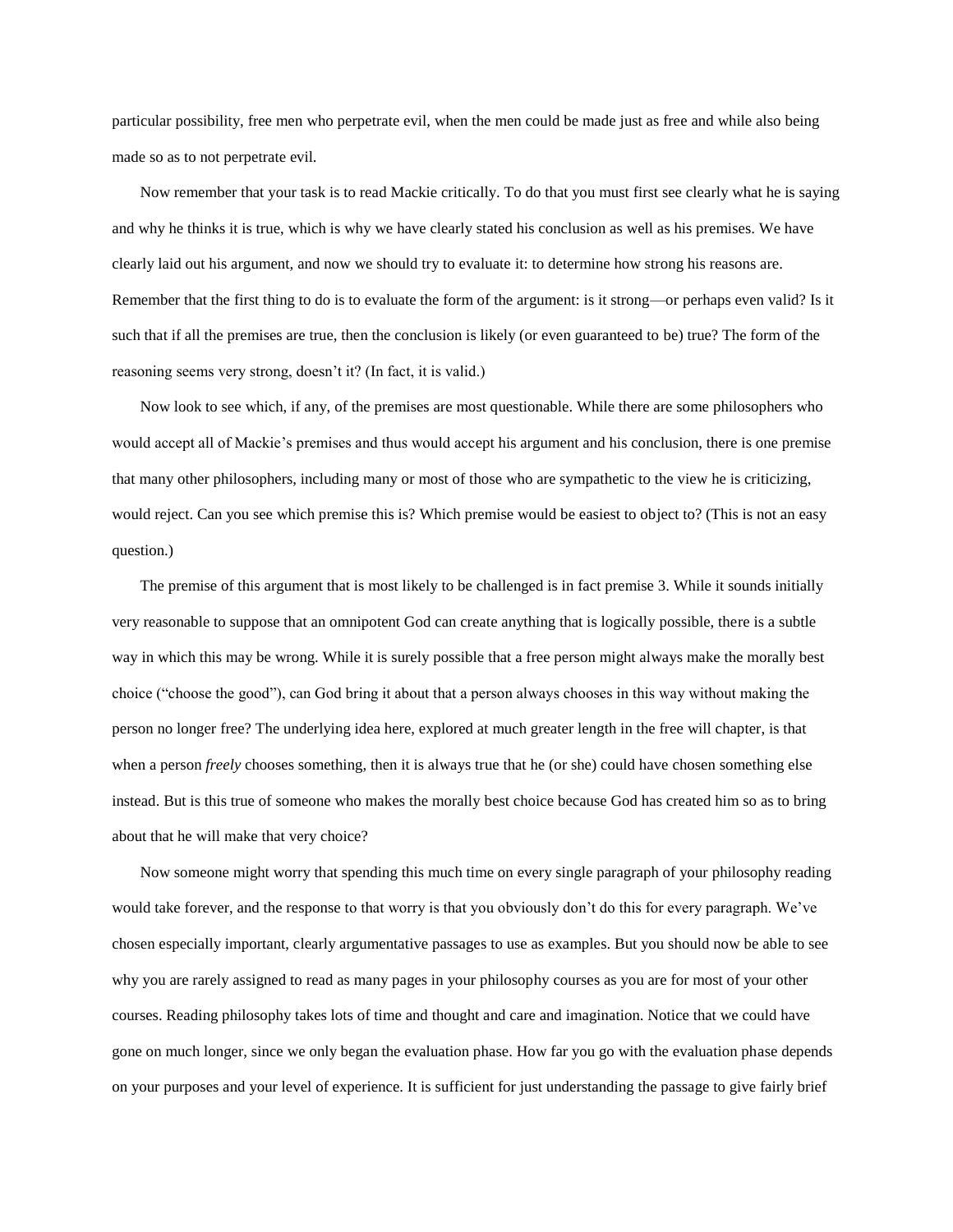answers to the questions we framed above, but if you were going to write a paper evaluating Mackie's reasoning, you would have to do more.

#### **Example 2: a historical passage**

The other passage we will consider was written in a very different time, but it is still distinctively philosophical in that there is a philosophical claim being made and reasons being offered for the truth of that claim. In the *Essay Concerning Human Understanding*, John Locke is defending the very natural view that we have knowledge of the external (material) world and that our sense experience provides us with sufficient justification to ground that knowledge. In the early chapters of the book, Locke focuses on the source and nature of our ideas, because he believes that the reasonable starting point for responding to the skeptic is to show how we can trust that our senses give us the right (that is, largely true) ideas.

In Book IV, Chapter XI he offers four reasons for the conclusion that our senses "do not err in the information they give us of the existence of things without us." We will focus here on the fourth of those reasons:

Our senses in many cases bear witness to the truth of each other's report concerning the existence of sensible things without us. He that sees a fire may, if he doubt whether it be anything more than a bare fancy, feel it too and be convinced by putting his hand in it. Which certainly could never be put into such exquisite pain by a bare idea or phantom, unless that the pain be a fancy too: which yet he cannot, when the burn is well, by raising the idea of it, bring upon himself again. (p. xxx)

First, what does Locke's conclusion mean? He is talking about ordinary sense perception. By "the existence of things without us" he means the existence of ordinary material objects—trees, buildings, mountains, rivers, and so on—outside of us, outside of both our bodies and our minds. By "the information they [the senses] give us" he just means the beliefs about such objects that we naturally form as a result of sense perception and that seem to reflect the content of perceptual experience. And by saying that our senses "do not err" in this information, he is saying that the beliefs in question are, at least for the most part, true.

So what does his reason for this conclusion amount to? He says: "Our senses in many cases bear witness to the truth of each other's report concerning the existence of sensible things without us." Sensible things are just things that we can (apparently) sense—again material objects like tables and chairs. But what does he mean by "bear witness"?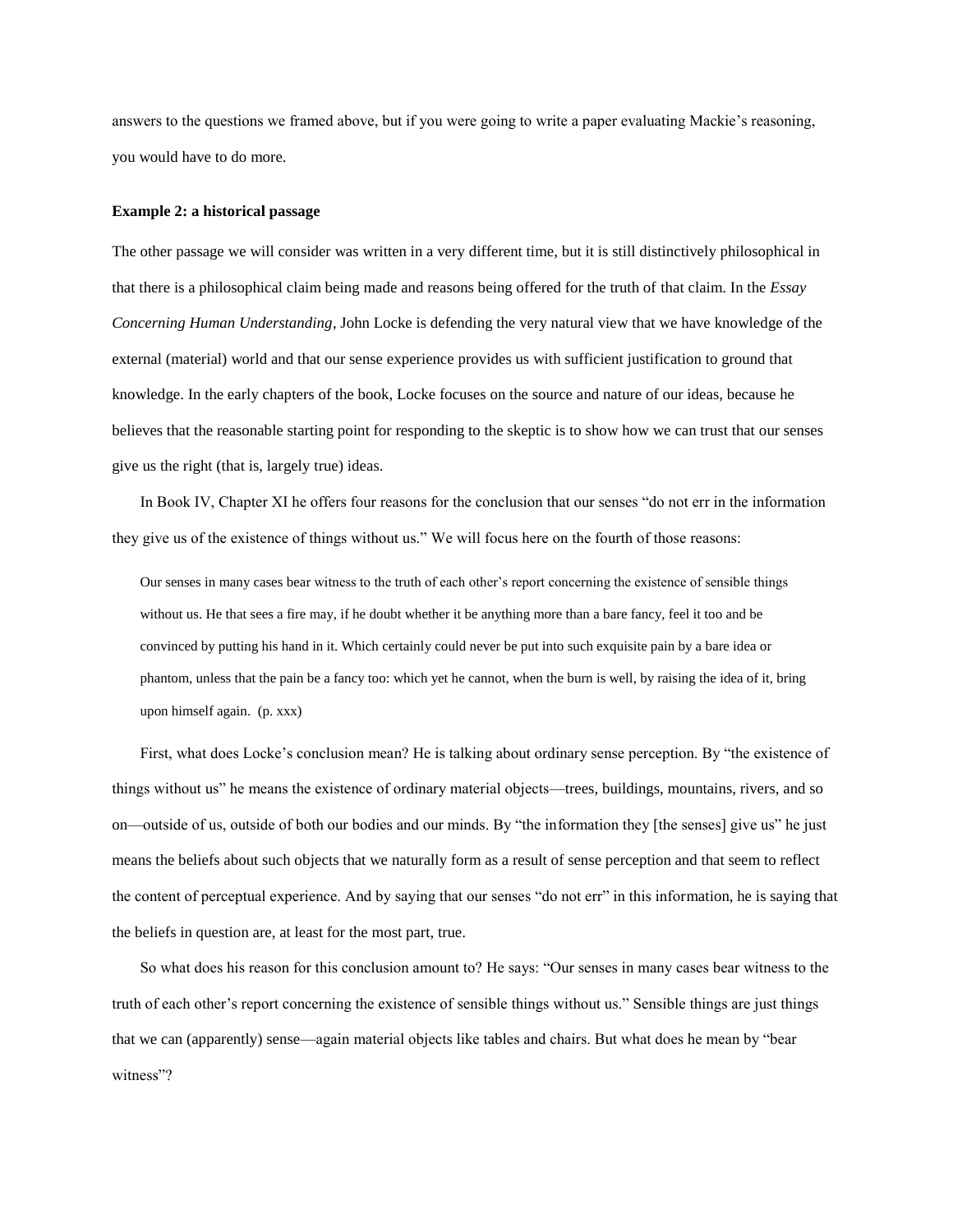Look at the example he gives. (Examples are often crucially important in understanding abstract philosophical claims.) As Locke would put it, your sense of sight reports to you that there is a fire, and then your sense of touch also reports the same thing, because it too will tell you that there is a fire—if you put your hand in (or near) to where the fire seems to be. If your visual perception of a fire was a "bare idea or phantom" (that is, was something like a mere mental illusion, not caused by and corresponding to something existing outside of you—something real), then when you tried to feel what you were seeing, you wouldn't get the right feeling (that is, you wouldn't experience pain—or heat)—unless, of course, the pain (or sensation of heat) was an illusion ("a fancy") too. (But how likely is it that two illusions would fit together in that way?—this is part of Locke's point.) Notice also that when the burn heals, one cannot, just with imagination, make oneself experience the same pain that one has when one really puts one's hand in a fire—thus showing, he thinks, that the pain experienced in the actual case is more than just a bare idea.

So the example suggests that for the different senses to "bear witness to the truth of each other's report" is for one sense to tell us what another sense also tells us. Clearly Locke thinks that this supports the conclusion that our senses do not err." But we need to say more about how this conclusion is supposed to follow. How can we reason from the premise that our senses agree with each other in this way to the conclusion that what they tell us is true (or at least very likely to be true)? Something seems right about the thought, but just exactly how does the reasoning work?

Locke seems to be thinking that if what our senses tell us was not true, then it would at least be very unlikely that our senses would agree with each other in this way. But why think that is true? One way to make sense of this argument is to see it as an explanatory argument or an inference to the best explanation. What would explain the fact that our senses agree with each other? $v^{\text{vi}}$ 

One possible explanation, the one that Locke seems to have in mind, is this: our perceptual experiences are systematically caused by external objects in a way that makes the perceptual experience accurately reflect the properties of those external objects. This is an explanation of the fact in question: if it were so, then the different senses, being affected by the same external objects (whichever ones are present where our bodies are located), should agree with each other in the way that they do. But is it the best explanation? Or are there other explanations that are at least equally good—equally good from the standpoint from which Locke is making this argument, one in which the accuracy of our perceptions and the very existence of the common-sense material world is in question?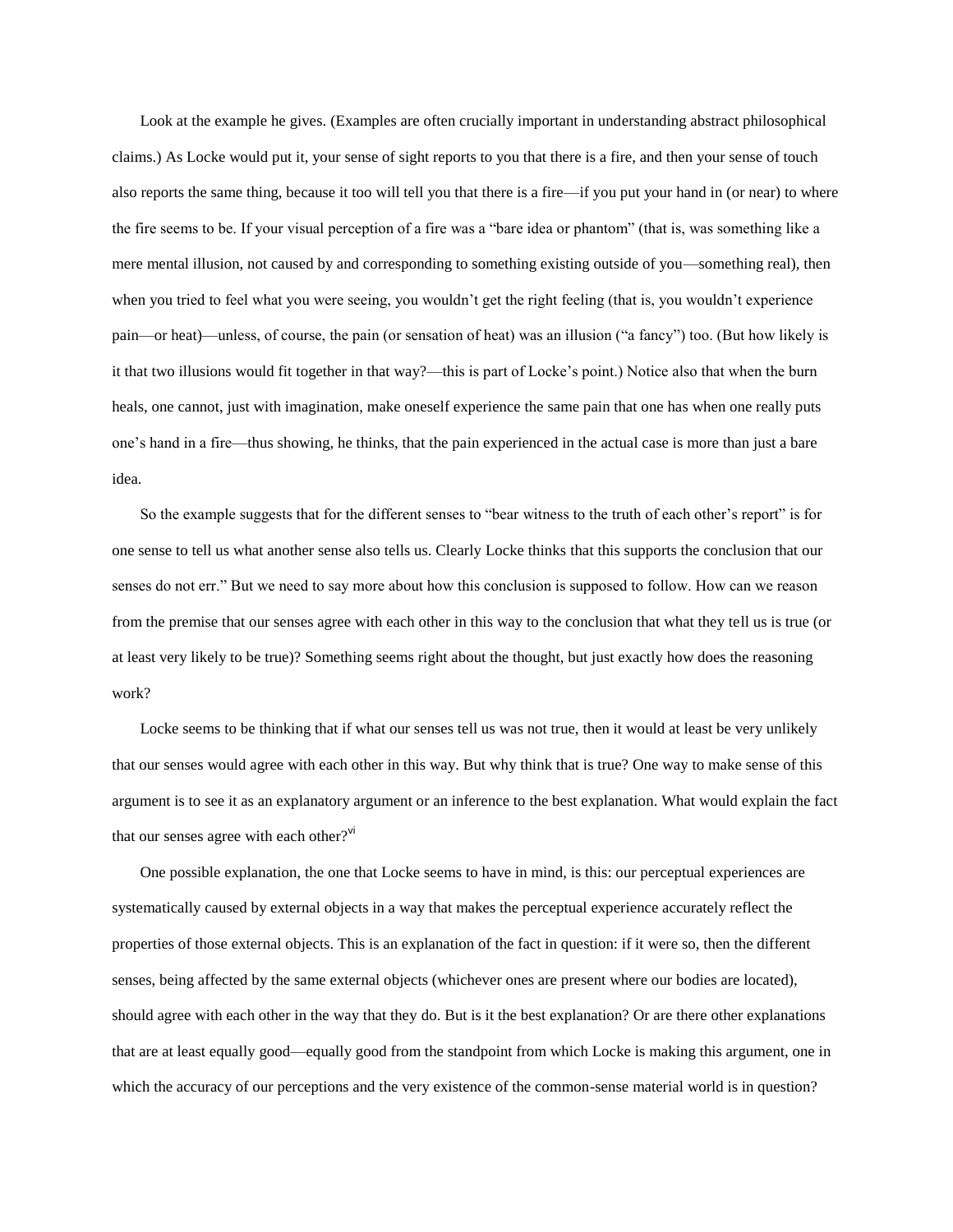In fact, there are a number of other possible explanations, though a full assessment of them is not possible in this discussion—see chapter 2 for more on this issue. Perhaps we are dreaming. (Do apparent perceptions agree with each others in dreams?) Perhaps a powerful being of some sort is systematically causing perceptions that do not correspond to any material reality, but which still agree. Perhaps instead your own subconscious mind is doing that. Or what about the possibility that the perceptions in question are systematically caused by external reality (which is why they agree) but in a way that distorts that reality very badly (which is why the resulting beliefs are not in fact true)? Which explanation is best: Locke's or one of these others, and why?

One other thing worth noticing is that we did not set out this argument in numbered steps, in the way that we did with Mackie's argument in the previous passage. This could have been done, but it would not, in our judgment, have been particularly helpful in this case. The structure of this argument is very simple: an alleged fact and the claim that a certain conclusion is the best explanation of that fact. What is complicated is the reasons for thinking that the alleged fact is a fact and the reasons for thinking that the alleged best explanation really has that status, and neither of these things lends itself very well to stepwise formulation. The moral here is that formulating an argument in numbered steps—or in any other way—is a *tool* for clarification and should be used where it is helpful and not otherwise.

One challenge to evaluating a philosopher's reasoning, not just here but in other places as well, is that philosophers are often defending views that we already believe to be true—as is surely the case with this passage from Locke. But be careful. Your job as a philosopher is to critically evaluate the cogency of the reasons offered for a claim, whether you independently believe the claim or not. So you need, in order to evaluate this passage, to scrutinize the reason Locke actually gives, asking yourself whether it are sufficient to show that the conclusion is true. Answering that question is hard, because evaluating explanatory arguments requires deciding which of many possible explanations is best—an issue for which the relevant standards are not entirely clear. But you can begin to do all of this when reading and trying to understand Locke's view even if you cannot see through to the end of such a line of reasoning. The harder you push yourself to understand exactly what he is saying and evaluating how cogent his reasons are, the more skilled you will become at reading philosophy and thinking philosophically.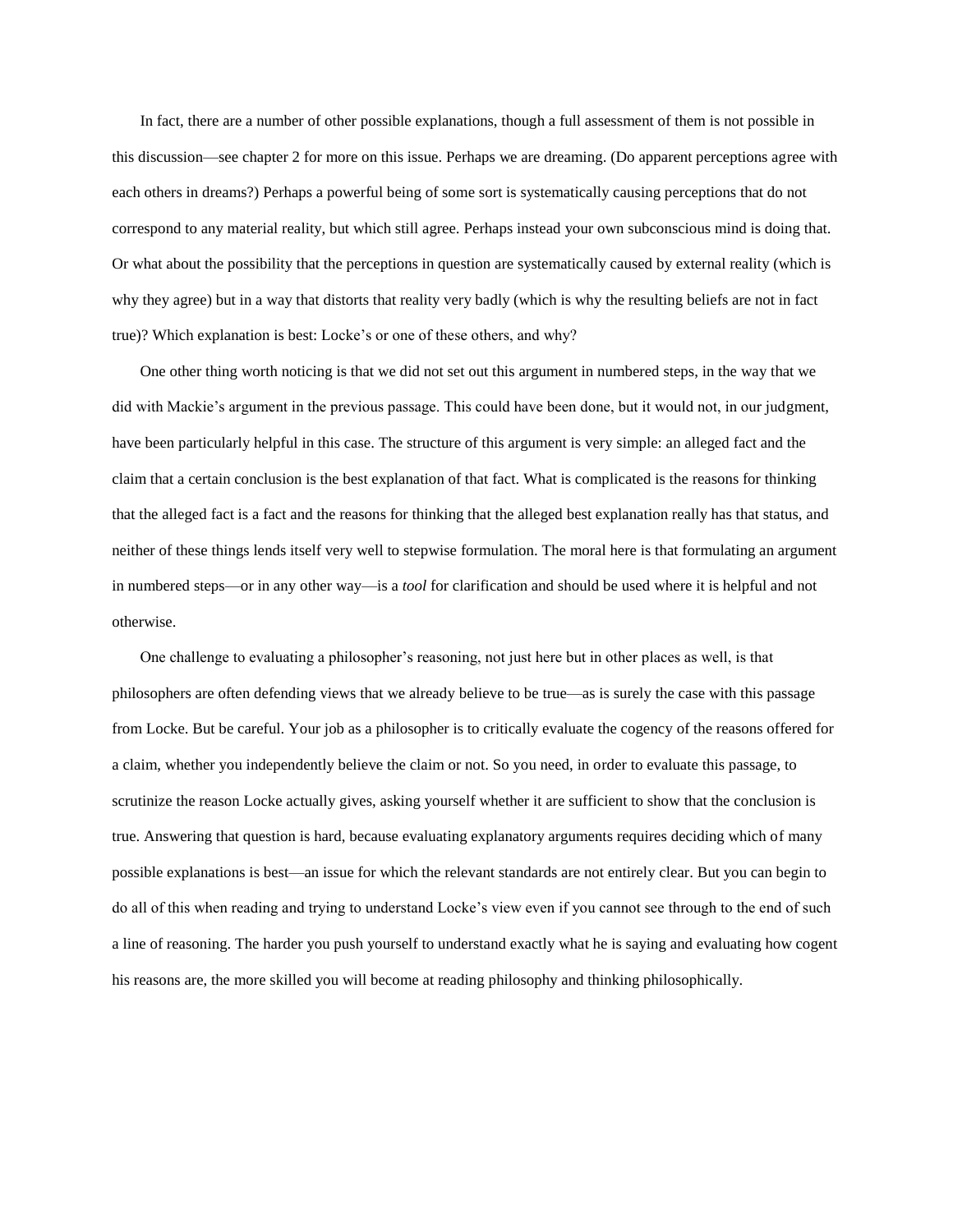## **Discussion Questions**

- **1.** Why do we need a single conception of philosophy for the purposes of this course? What if someone said, "We don't need a single conception of philosophy. We can work together, doing philosophy, even if we each have different conceptions of philosophy." Does that sound reasonable? Why or why not?
- **2.** The area of philosophy called metaphysics studies the nature of reality. What do you think about reality? Is it clear what things are real and what things are not real? List some things that are real. Then list some other things that are not real. Does science study the nature of reality? What do you think is the difference between science and philosophy?
- **3.** We claim that how much clarification a claim needs varies depending on the context. Consider, for example, the claim that there are trees in the quad. Now imagine the following context where the claim needs no clarification: suppose a landscaping firm has been hired to fertilize all the trees on campus, and they want to know if they need to go to the quad. You tell them that there are trees in the quad, and your claim is sufficiently clear and precise for the purposes at hand. But suppose there is another context: a landscaping firm has been hired to fertilize all the cherry trees on campus, and they want to know if they need to go to the quad. Now the claim that there are trees in the quad needs to be clarified, in this case made more precise: they need to be told whether there are *cherry* trees in the quad. Now you think of an example of a claim and two contexts, in one of which the claim needs clarification, and in the other of which the very same claim needs no clarification.
- **4.** We claim that reasons for believing a claim should be reasons for thinking that the claim is true. Does that sound right? What other kinds of reasons might someone think are good ones for believing a claim? Suppose your best friend says that she believes she has won a \$10 million lottery. Should you believe her? Suppose that she offers no real reason for thinking that her claim is true, but wants you to believe her anyway (maybe she wants to celebrate). Is that a good reason to believe a claim (that someone *wants* you to believe it)? What about the claim that God exists? On what basis should someone believe that claim? Should you have some reason to think that the claim is true? Suppose that it makes you happy to believe that God exists. Is that a good reason to believe the claim? Think of some examples of claims that you think someone ought not to believe unless there is a good reason to think that they are true, and some examples of claims that you think can *perhaps* be believed on other grounds. You will obviously have to explain the context of the latter examples.

 $\overline{a}$ 

i **ST** What do you think philosophy is? Have you read anything that you would call philosophical? Have you had any discussions that you would regard as philosophical? Is there anyone in your family who is especially philosophical?

**ST** Place each of the questions in the previous paragraph into one of these three general categories.